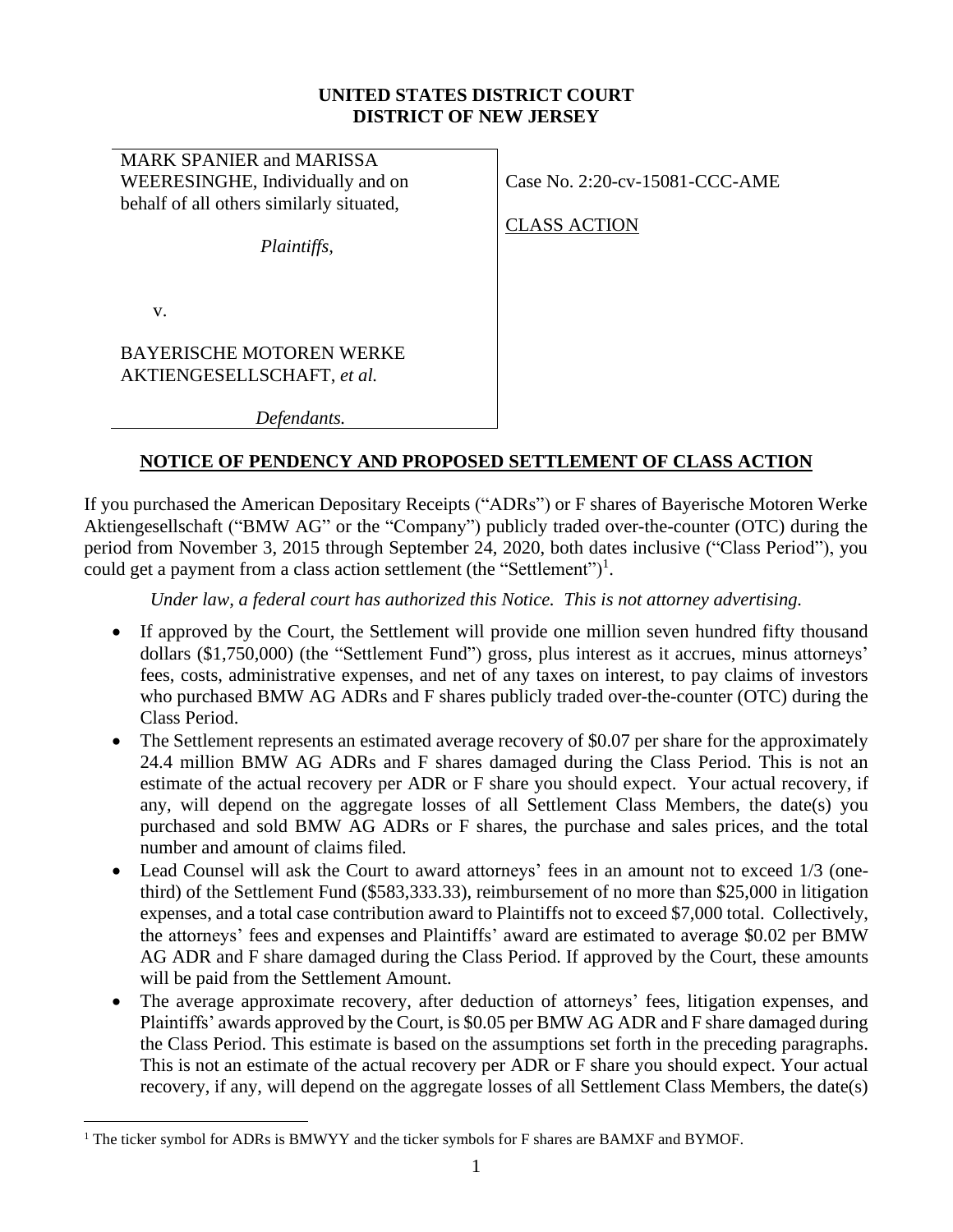you purchased and sold BMW ADRs or F shares, the purchase and sales prices, and the total number and amount of claims filed.

- The Settlement resolves the Action concerning whether Defendants materially misrepresented BMW's U.S. retail sales volume. Defendants have denied and continue to deny each, any and all allegations of wrongdoing, fault, liability or damage whatsoever. Defendants have also denied, among other things, the allegations that Plaintiffs or the Settlement Class have suffered damages or that Plaintiffs or the Settlement Class were harmed by the conduct alleged in the Action. Defendants continue to believe the claims asserted against them in the Action are without merit.
- Your legal rights will be affected whether you act or do not act. If you do not act, you may permanently forfeit your right to recover on this claim. Therefore, you should read this Notice carefully.

| YOUR LEGAL RIGHTS AND OPTIONS IN THIS SETTLEMENT |                                                                                                                                                                                                                                                                                                                                                 |  |  |  |  |  |  |
|--------------------------------------------------|-------------------------------------------------------------------------------------------------------------------------------------------------------------------------------------------------------------------------------------------------------------------------------------------------------------------------------------------------|--|--|--|--|--|--|
|                                                  | Fill out the attached Proof of Claim and Release Form and submit it<br>Submit a Claim Form   no later than August 25, 2022. This is the only way to get a<br>payment.                                                                                                                                                                           |  |  |  |  |  |  |
| <b>Exclude Yourself</b><br>from the Class        | Submit a request for exclusion no later than <b>August 25, 2022.</b> This is<br>the only way you can ever be part of any other lawsuit against the<br>Defendants or the other Released Parties relating to the legal claims<br>in this case. If you exclude yourself, you will receive no payment<br>and cannot object or speak at the hearing. |  |  |  |  |  |  |
| Object                                           | Write to the Court no later than <b>August 25, 2022</b> about why you do<br>not like the Settlement. You can still submit a Proof of Claim and<br>Release Form. If the Court approves the Settlement, you will be<br>bound by it.                                                                                                               |  |  |  |  |  |  |
| Go to the Hearing                                | Ask, no later than <b>August 25, 2022.</b> to speak in Court about the<br>fairness of the Settlement at the hearing on <b>September 15, 2022</b> .<br>You can still submit a Proof of Claim and Release Form. If the Court<br>approves the Settlement, you will be bound by it.                                                                 |  |  |  |  |  |  |
| Do Nothing                                       | Get no payment AND give up your right to bring your own<br>individual action relating to the claims asserted in the Action.                                                                                                                                                                                                                     |  |  |  |  |  |  |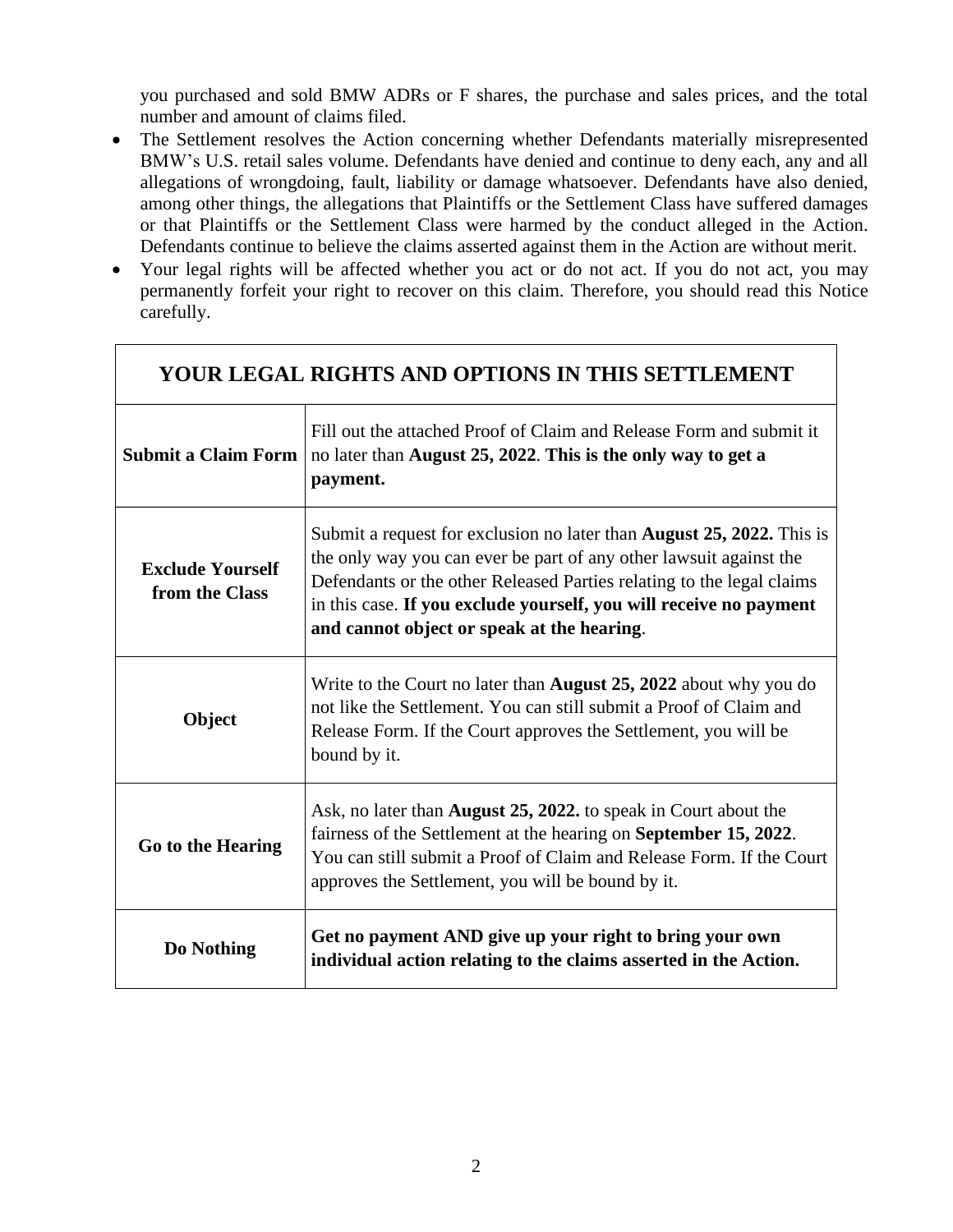# **INQUIRIES**

**Please do not contact the Court regarding this Notice.** All inquiries concerning this Notice, the Proof of Claim and Release Form, or the Settlement should be directed to:

| <b>BMW AG Securities Litigation</b> | <sub>or</sub> | Laurence Rosen, Esq.     |
|-------------------------------------|---------------|--------------------------|
| c/o Strategic Claims Services       |               | THE ROSEN LAW FIRM, P.A. |
| P.O. Box 230                        |               | One Gateway Center       |
| 600 N. Jackson St., Ste. 205        |               | Suite 2600               |
| Media, PA 19063                     |               | Newark, NJ 07102         |
| Tel.: (866) 274-4004                |               | Tel: (973) 313-1887      |
| Fax: (610) 565-7985                 |               | Fax: (973) 833-0399      |
| info@strategicclaims.net            |               | info@rosenlegal.com      |

# **DEFINITIONS**

All capitalized terms not otherwise defined herein shall have the same meanings as set forth in the Stipulation of Settlement, dated April 1, 2022 (the "Settlement Stipulation").

# **COMMON QUESTIONS AND ANSWERS CONCERNING THE SETTLEMENT**

# **1. Why did I get this Notice?**

You orsomeone in your family may have purchased BMW AG ADRs or F shares during the period from November 3, 2015 through September 24, 2020, inclusive.

# **2. What is this lawsuit about?**

The case is known as *Spanier v. Bayerische Motoren Werke Aktiengesellschaft, et al.,* 2:20-cv-15081-CCC-AME (the "Action"). The Court in charge of the case is the United States District Court for the District of New Jersey.

The Action involves allegations that Defendants made materially false statements and failed to disclose material facts to the public. Specifically, the Complaint alleges that throughout the Class Period, Defendants engaged in several undisclosed practices that had the effect of inflating BMW's U.S. retail sales volume. Defendants have denied and continue to deny each, any and all allegations of wrongdoing, fault, liability or damage whatsoever asserted in the Action. The Settlement shall in no event be construed as, or deemed to be evidence of, liability, fault, wrongdoing, injury or damages, or of any wrongful conduct, acts or omissions on the part of any of the Released Parties, or of any infirmity of any defense, or of any damages to Plaintiffs or any other Settlement Class Member.

# **3. Why is this a class action?**

In a class action, one or more persons and/or entities, called plaintiffs, sue on behalf of all persons and/or entities who have similar claims. All of these persons and/or entities are referred to collectively as a class, and these individual persons and/or entities are known as class members. One court resolves all of the issues for all class members, except for those class members who exclude themselves from the class.

# **4. Why is there a Settlement?**

Plaintiffs and Defendants do not agree regarding the merits of Plaintiffs' allegations or the average amount of damages per ADR or F share, if any, that would be recoverable if Plaintiffs were to prevail at trial on each claim. The issues on which Plaintiffs and Defendants disagree include: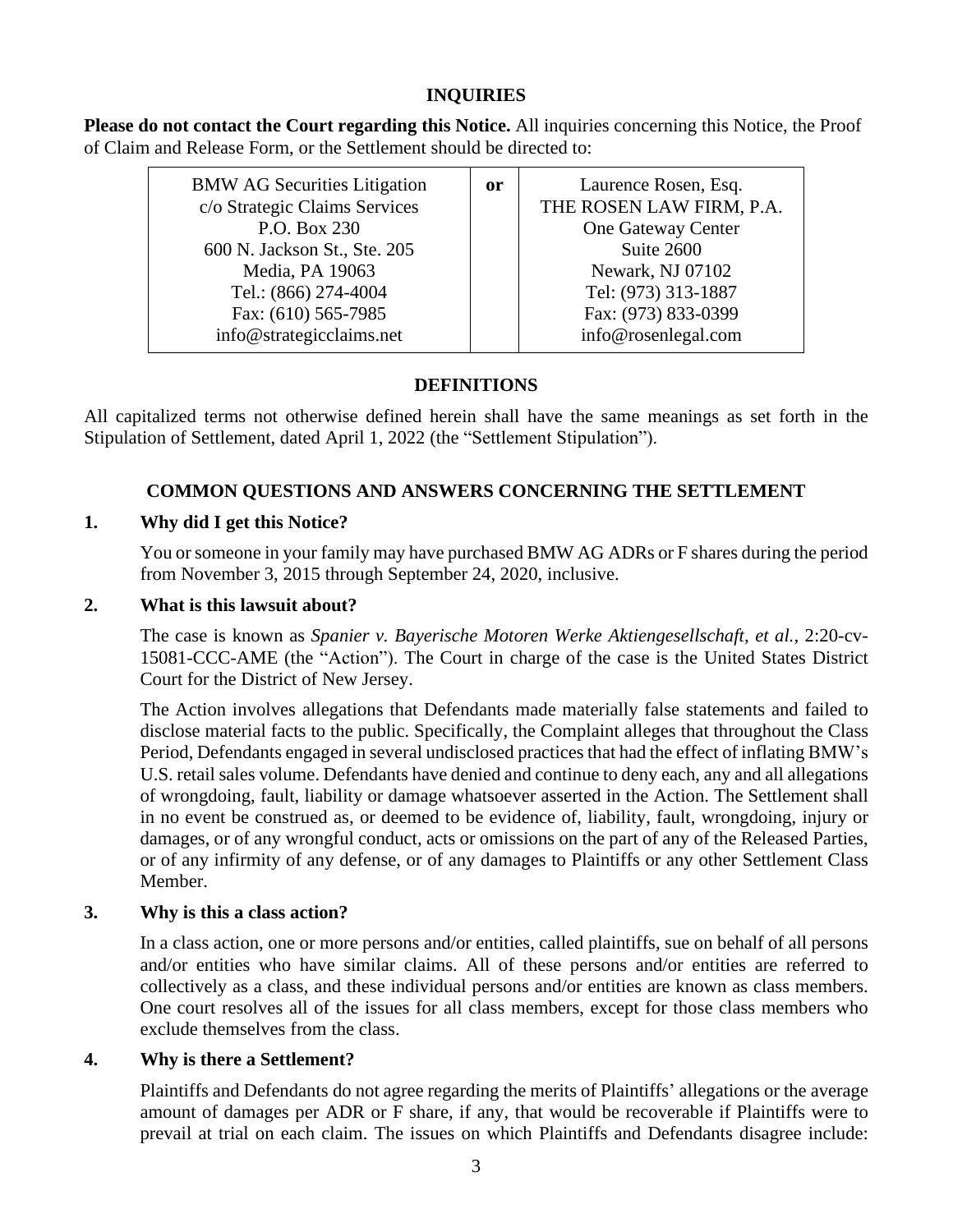(1) whether Defendants made any allegedly misleading statements or omissions; (2) whether Defendants acted knowingly or were grossly reckless in making the alleged misrepresentations; (3) whether the alleged misrepresentations caused any loss in the value of BMW AG ADRs and F shares; and (4) the amount of alleged damages, if any, that could be recovered at trial.

This matter has not gone to trial and the Court has not decided in favor of either Plaintiffs or Defendants. Instead, Plaintiffs and Defendants have agreed to settle the case. Plaintiffs and Lead Counsel believe the Settlement is best for all Settlement Class Members because of the risks associated with continued litigation and the nature of the defenses raised by Defendants. Among the reasons that Plaintiffs and Lead Counsel believe the Settlement is fair is the fact that there is uncertainty about whether they will be able to show that the alleged misstatements and omissions were material, that the alleged misstatements and omissions actually caused the Settlement Class any damages and the amount of damages, if any.

# **5. How do I know if I am part of the Settlement?**

The Settlement Class consists of all persons and entities who purchased BMW AG ADRs or F shares from November 3, 2015 through September 24, 2020, both dates inclusive, subject to the exclusions in Question 6 below.

### **6. Are there exceptions to being included?**

Yes. Excluded from the Settlement Class are Defendants, the present and former officers and directors of Defendants and any subsidiaries thereof, and the immediate family members, legal representatives, heirs, successors, or assigns of such excluded persons and any entity in which any such excluded person has or had a controlling interest during the Class Period. You are also excluded from recovering any portion of the Settlement Fund if you have a net profit in purchases and sales of BMW AG ADRs or F shares or otherwise suffered no compensable damages during the Class Period. You may choose to be excluded from the Settlement Class by filing a valid and timely request for exclusion as described below in the response to Question 11.

# **7. I am still not sure whether I am included.**

If you are still not sure whether you are included in the Settlement Class, you can ask for free help. For more information, you can contact the Claims Administrator, Strategic Claims Services, by phone at (866) 274-4004, by email at info@strategicclaims.net, or by facsimile at (610) 565-7985; visit the website www.strategicclaims.net/BMW/; or fill out and return the Proof of Claim and Release Form described in Question 9, to see if you qualify.

### **8. What does the Settlement provide?**

### **a. What is the Settlement Fund?**

The proposed Settlement provides for Defendants and/or their insurers to pay one million seven hundred fifty thousand dollars (\$1,750,000) into a settlement fund (the "Settlement Fund"). The Settlement is subject to Court approval. Also, subject to the Court's approval, a portion of the Settlement Fund will be used to pay attorneys' fees with interest and reasonable litigation expenses to Lead Counsel, and any award to Plaintiffs. A portion of the Settlement Fund also will be used to pay taxes due on interest earned by the Settlement Fund, if necessary, and the costs of the claims administration, including the costs of printing and mailing and/or emailing notices and the costs of publishing notices. After the foregoing deductions from the Settlement Fund have been made, the amount remaining (the "Net Settlement Fund") will be distributed to Settlement Class Members who submit timely, valid claims, according to the Plan of Allocation to be approved by the Court.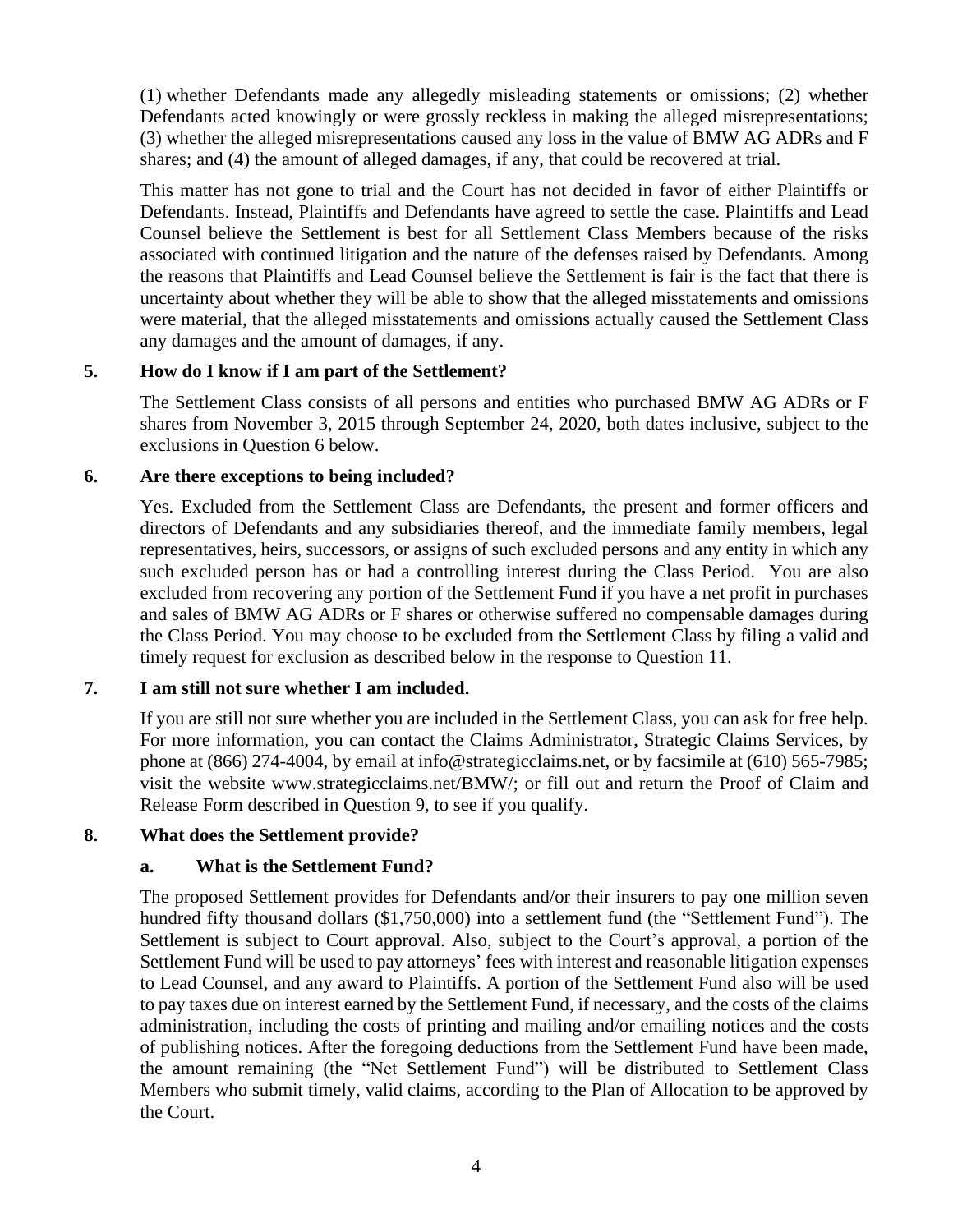# **b. What can you expect to receive under the proposed Settlement?**

Your share of the Net Settlement Fund will or may depend on: (i) the number of claims filed by all Settlement Class Members; (ii) the dates you purchased and sold BMW AG ADRs and F shares; (iii) the prices of your purchases and sales; (iv) the amount of administrative costs, including the costs of notice; and (v) the amount awarded by the Court to Lead Counsel for attorneys' fees, costs, and expenses and award to Plaintiffs.

The Net Settlement Fund will be distributed to Settlement Class Members who submit a Proof of Claim and Release Form and whose claims for recovery are allowed by the Claims Administrator pursuant to the terms of the Settlement Stipulation or by order of the Court under the below Plan of Allocation ("Authorized Claimants"), which reflects Plaintiffs' contention that because of the alleged misrepresentations made by Defendants, the price of BMW AG ADRs and F shares were artificially inflated during the Class Period, and that certain subsequent disclosures caused reductions in the inflated price of BMW AG ADRs and F shares. Defendants have denied and continue to deny these allegations and any and all allegations of wrongdoing, fault, liability or damage whatsoever asserted in the Action.

# **PROPOSED PLAN OF ALLOCATION OF THE NET SETTLEMENT FUND**

The Plan of Allocation is a matter separate and apart from the proposed Settlement, and any decision by the Court concerning the Plan of Allocation shall not affect the validity or finality of the proposed Settlement. The Court may approve the Plan of Allocation with or without modifications agreed to among the Parties, or another plan of allocation, without further notice to Class Members. Any orders regarding a modification of the Plan of Allocation will be posted to the Claims Administrator's website, www.strategicclaims.net/BMW/.

The Claims Administrator shall determine each Authorized Claimant's *pro rata* share of the Net Settlement Fund based upon each Authorized Claimant's Recognized Loss. **Please Note**: The Recognized Loss formula, set forth below, is not intended to be an estimate of the amount of what a Settlement Class Member might have been able to recover after a trial, nor is it an estimate of the amount that will be paid to Authorized Claimants pursuant to the Settlement. The Recognized Loss formula is the basis upon which the Net Settlement Fund will be proportionately allocated to the Authorized Claimants. To the extent there are sufficient funds in the Net Settlement Fund, each Authorized Claimant will receive an amount equal to the Authorized Claimant's Recognized Loss and subject to the provisions in the preceding paragraph. If, however, the amount in the Net Settlement Fund is not sufficient to permit payment of the total Recognized Loss of each Authorized Claimant, then each Authorized Claimant shall be paid the percentage of the Net Settlement Fund that each Authorized Claimant's Recognized Loss bears to the total Recognized Losses of all Authorized Claimants and subject to the provisions in the preceding paragraph (*i.e.*, "*pro rata* share"). No distribution will be made on a claim where the potential distribution amount is less than ten dollars (\$10.00) in cash.

If any funds remain in the Net Settlement Fund by reason of uncashed checks, or otherwise, after the Claims Administrator has made reasonable and diligent efforts to have Authorized Claimants who are entitled to participate in the distribution of the Net Settlement Fund cash their distribution checks, then any balance remaining in the Net Settlement Fund six (6) months after the initial distribution of such funds shall be used: (i) first, to pay any amounts mistakenly omitted from the initial distribution to Authorized Claimants; (ii) second, to pay any additional Notice and Administration Costs incurred in administering the Settlement; and (iii) finally, to make a second distribution to Authorized Claimants who cashed their checks from the initial distribution and who would receive at least \$10.00 from such second distribution, after payment of the estimated costs or fees to be incurred in administering the Net Settlement Fund and in making this second distribution, if such second distribution is economically feasible. If six (6) months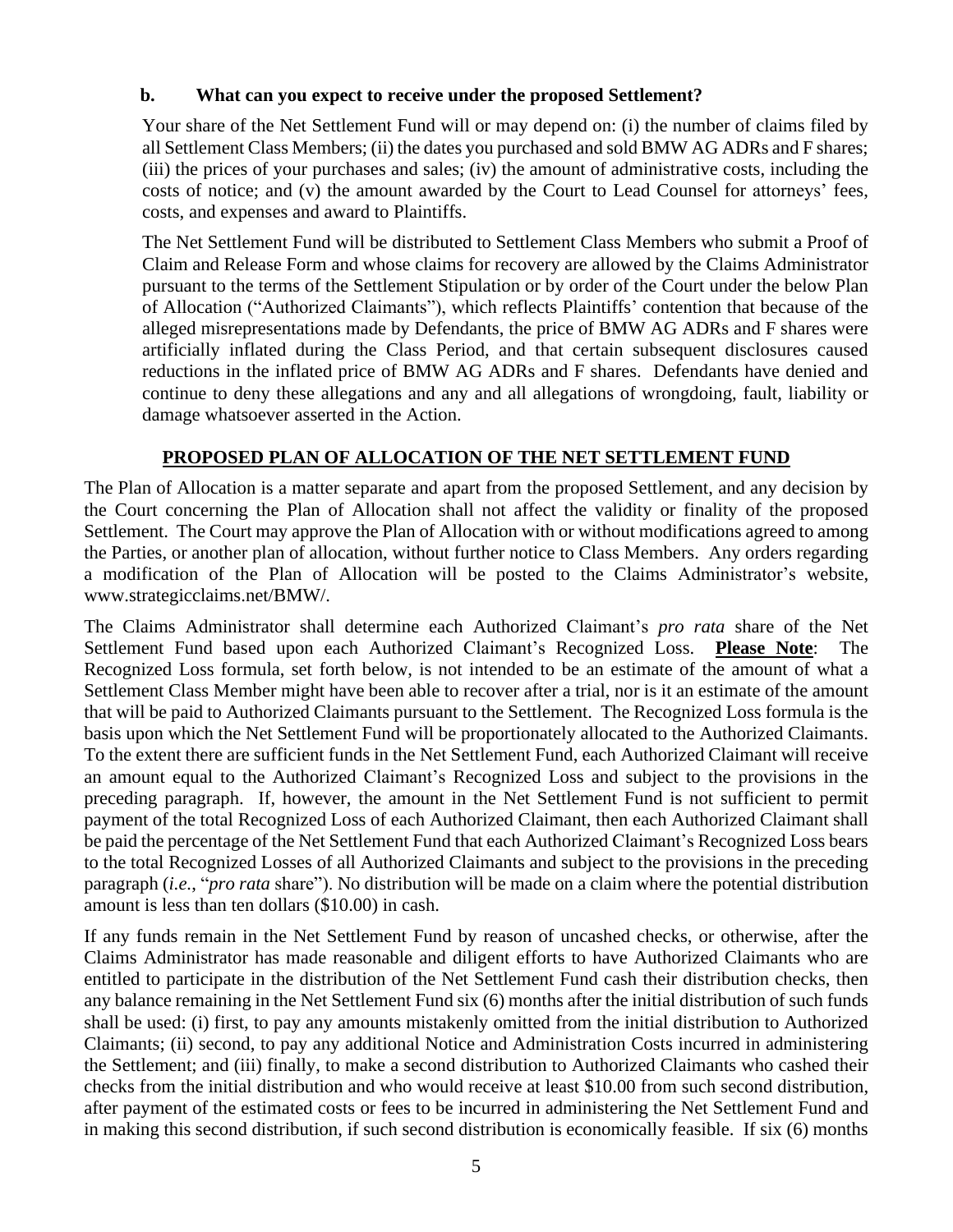after such second distribution, if undertaken, or if such second distribution is not undertaken, any funds shall remain in the Net Settlement Fund after the Claims Administrator has made reasonable and diligent efforts to have Authorized Claimants who are entitled to participate in this Settlement cash their checks, any funds remaining in the Net Settlement Fund shall be donated to a non-profit charitable organization(s) selected by Lead Counsel.

### **THE BASIS FOR CALCULATING YOUR RECOGNIZED LOSS:**

- **(I) Recognized Loss for the Company's ADRs (Symbol: BMWYY) Purchased in Domestic Transactions During the Class Period will be calculated as follows:**
	- (A) For ADRs purchased during the Class Period and sold during the Class Period, the Recognized Loss per share will be the *lesser* of: (1) the inflation per share upon purchase (as set forth in Inflation Table A below) less the inflation per share upon sale (as set forth in Inflation Table A below); or (2) the purchase price per share minus the sales price per share.
	- (B) For ADRs purchased during the Class Period and sold during the period September 25, 2020 through December 23, 2020, inclusive, the Recognized Loss will be the *lesser* of: (1) the inflation per share upon purchase (as set forth in Inflation Table A below); or (2) the difference between the purchase price per share and the average closing ADR price as of date of sale provided in Table B below.
	- (C) For ADRs purchased during the Class Period and retained as of the close of trading on December 23, 2020, the Recognized Loss will be the *lesser* of: (1) the inflation per share upon purchase (as set forth in Inflation Table A below); or (2) the purchase price per share minus the 90-day lookback price of  $$26.91<sup>2</sup>$  per share.

| <b>INFLATION TABLE A</b>                          |                  |  |  |  |  |  |  |
|---------------------------------------------------|------------------|--|--|--|--|--|--|
| ADRs (BMWYY) During the Class Period              |                  |  |  |  |  |  |  |
| <b>Period</b>                                     | <b>Inflation</b> |  |  |  |  |  |  |
| November 3, 2015 to December 20, 2019, inclusive  | \$.86 per share  |  |  |  |  |  |  |
| December 21, 2019 to September 24, 2020 inclusive | \$.59 per share  |  |  |  |  |  |  |

<sup>&</sup>lt;sup>2</sup> Pursuant to Section  $21(D)(e)(1)$  of the Private Securities Litigation Reform Act of 1995, "in any private action arising under this title in which the plaintiff seeks to establish damages by reference to the market price of a security, the award of damages to the plaintiff shall not exceed the difference between the purchase or sale price paid or received, as appropriate, by the plaintiff for the subject security and mean trading price of that security during the 90-day period beginning on the date on which the information correcting the misstatement or omission that is the basis for the action is disseminated." \$26.91 per share was the mean (average) daily closing trading price of the Company's BMWYY ADRs during the 90-day period beginning on September 25, 2020 through and including on December 23, 2020.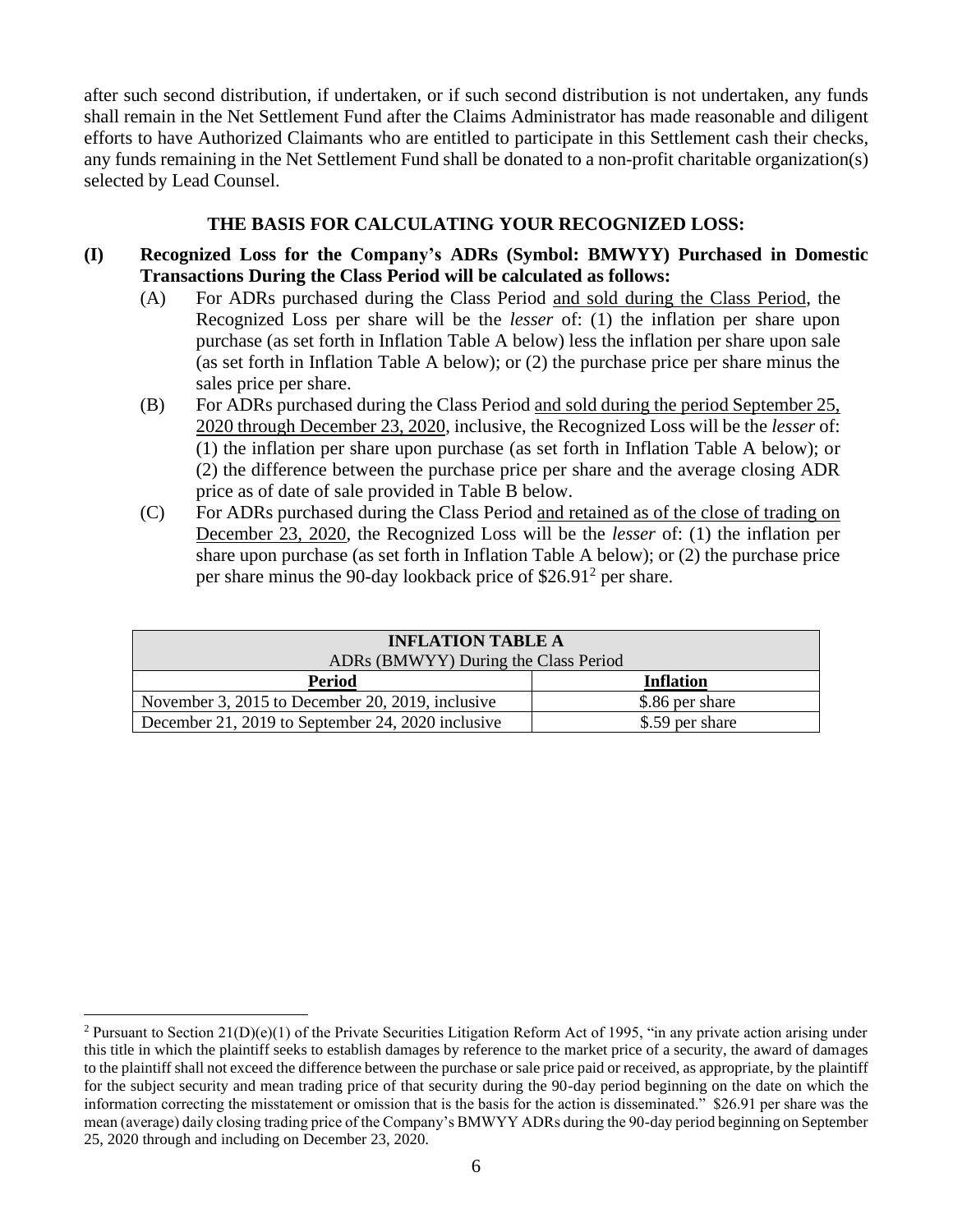| <b>TABLE B</b> |         |                    |  |            |         |                    |  |            |         |                    |
|----------------|---------|--------------------|--|------------|---------|--------------------|--|------------|---------|--------------------|
|                | Closing | Average<br>Closing |  |            | Closing | Average<br>Closing |  |            | Closing | Average<br>Closing |
| Date           | Price   | Price              |  | Date       | Price   | Price              |  | Date       | Price   | Price              |
| 9/25/2020      | \$23.07 | \$23.07            |  | 10/26/2020 | \$24.84 | \$24.84            |  | 11/24/2020 | \$30.41 | \$25.64            |
| 9/28/2020      | \$24.02 | \$23.55            |  | 10/27/2020 | \$24.06 | \$24.81            |  | 11/25/2020 | \$29.95 | \$25.74            |
| 9/29/2020      | \$24.15 | \$23.75            |  | 10/28/2020 | \$22.52 | \$24.71            |  | 11/27/2020 | \$29.07 | \$25.81            |
| 9/30/2020      | \$24.22 | \$23.86            |  | 10/29/2020 | \$22.78 | \$24.64            |  | 11/30/2020 | \$28.99 | \$25.88            |
| 10/1/2020      | \$24.45 | \$23.98            |  | 10/30/2020 | \$22.83 | \$24.57            |  | 12/1/2020  | \$30.03 | \$25.97            |
| 10/2/2020      | \$24.39 | \$24.05            |  | 11/2/2020  | \$23.13 | \$24.51            |  | 12/2/2020  | \$29.98 | \$26.05            |
| 10/5/2020      | \$25.20 | \$24.21            |  | 11/3/2020  | \$24.34 | \$24.51            |  | 12/3/2020  | \$29.90 | \$26.13            |
| 10/6/2020      | \$25.10 | \$24.33            |  | 11/4/2020  | \$24.20 | \$24.50            |  | 12/4/2020  | \$30.22 | \$26.21            |
| 10/7/2020      | \$25.78 | \$24.49            |  | 11/5/2020  | \$25.33 | \$24.52            |  | 12/7/2020  | \$29.75 | \$26.28            |
| 10/8/2020      | \$25.77 | \$24.62            |  | 11/6/2020  | \$25.27 | \$24.55            |  | 12/8/2020  | \$29.50 | \$26.34            |
| 10/9/2020      | \$25.48 | \$24.69            |  | 11/9/2020  | \$26.36 | \$24.60            |  | 12/9/2020  | \$29.41 | \$26.40            |
| 10/12/2020     | \$25.64 | \$24.77            |  | 11/10/2020 | \$27.34 | \$24.69            |  | 12/10/2020 | \$28.91 | \$26.45            |
| 10/13/2020     | \$25.10 | \$24.80            |  | 11/11/2020 | \$27.60 | \$24.77            |  | 12/11/2020 | \$28.56 | \$26.49            |
| 10/14/2020     | \$24.95 | \$24.81            |  | 11/12/2020 | \$27.52 | \$24.85            |  | 12/14/2020 | \$29.05 | \$26.53            |
| 10/15/2020     | \$24.24 | \$24.77            |  | 11/13/2020 | \$27.91 | \$24.94            |  | 12/15/2020 | \$30.04 | \$26.59            |
| 10/16/2020     | \$24.65 | \$24.76            |  | 11/16/2020 | \$28.73 | \$25.04            |  | 12/16/2020 | \$30.31 | \$26.66            |
| 10/19/2020     | \$24.68 | \$24.76            |  | 11/17/2020 | \$28.82 | \$25.14            |  | 12/17/2020 | \$30.25 | \$26.72            |
| 10/20/2020     | \$25.18 | \$24.78            |  | 11/18/2020 | \$28.90 | \$25.24            |  | 12/18/2020 | \$30.34 | \$26.78            |
| 10/21/2020     | \$25.16 | \$24.80            |  | 11/19/2020 | \$29.36 | \$25.34            |  | 12/21/2020 | \$29.75 | \$26.83            |
| 10/22/2020     | \$25.20 | \$24.82            |  | 11/20/2020 | \$29.21 | \$25.43            |  | 12/22/2020 | \$29.24 | \$26.87            |
| 10/23/2020     | \$25.26 | \$24.84            |  | 11/23/2020 | \$29.27 | \$25.52            |  | 12/23/2020 | \$29.88 | \$26.91            |

# **(II) Recognized Loss for the Company's F Shares (Symbol: BAMXF) Purchased in Domestic Transactions During the Class Period will be calculated as follows:**

- (A) For F shares (BAMXF) purchased during the Class Period and sold during the Class Period, the Recognized Loss per share will be the *lesser* of: (1) the inflation per share upon purchase (as set forth in Inflation Table C below) less the inflation per share upon sale (as set forth in Inflation Table C below); or (2) the purchase price per share minus the sales price per share.
- (B) For F shares (BAMXF) purchased during the Class Period and sold during the period September 25, 2020 through December 23, 2020, inclusive, the Recognized Loss will be the *lesser* of: (1) the inflation per share upon purchase (as set forth in Inflation Table C below); or (2) the difference between the purchase price per share and the average closing price per share as of date of sale provided in Table D below.
- (C) For F shares (BAMXF) purchased during the Class Period and retained as of the close of trading on December 23, 2020, the Recognized Loss will be the *lesser* of: (1) the inflation per share upon purchase (as set forth in Inflation Table C below); or (2) the purchase price per share minus the 90-day lookback price of \$80.59 per share.

| <b>INFLATION TABLE C</b>                          |                   |  |  |  |  |  |
|---------------------------------------------------|-------------------|--|--|--|--|--|
| F Shares (BAMXF) During the Class Period          |                   |  |  |  |  |  |
| <b>Inflation</b><br>Period                        |                   |  |  |  |  |  |
| November 3, 2015 to December 20, 2019, inclusive  | $$4.02$ per share |  |  |  |  |  |
| December 21, 2019 to September 24, 2020 inclusive | \$2.73 per share  |  |  |  |  |  |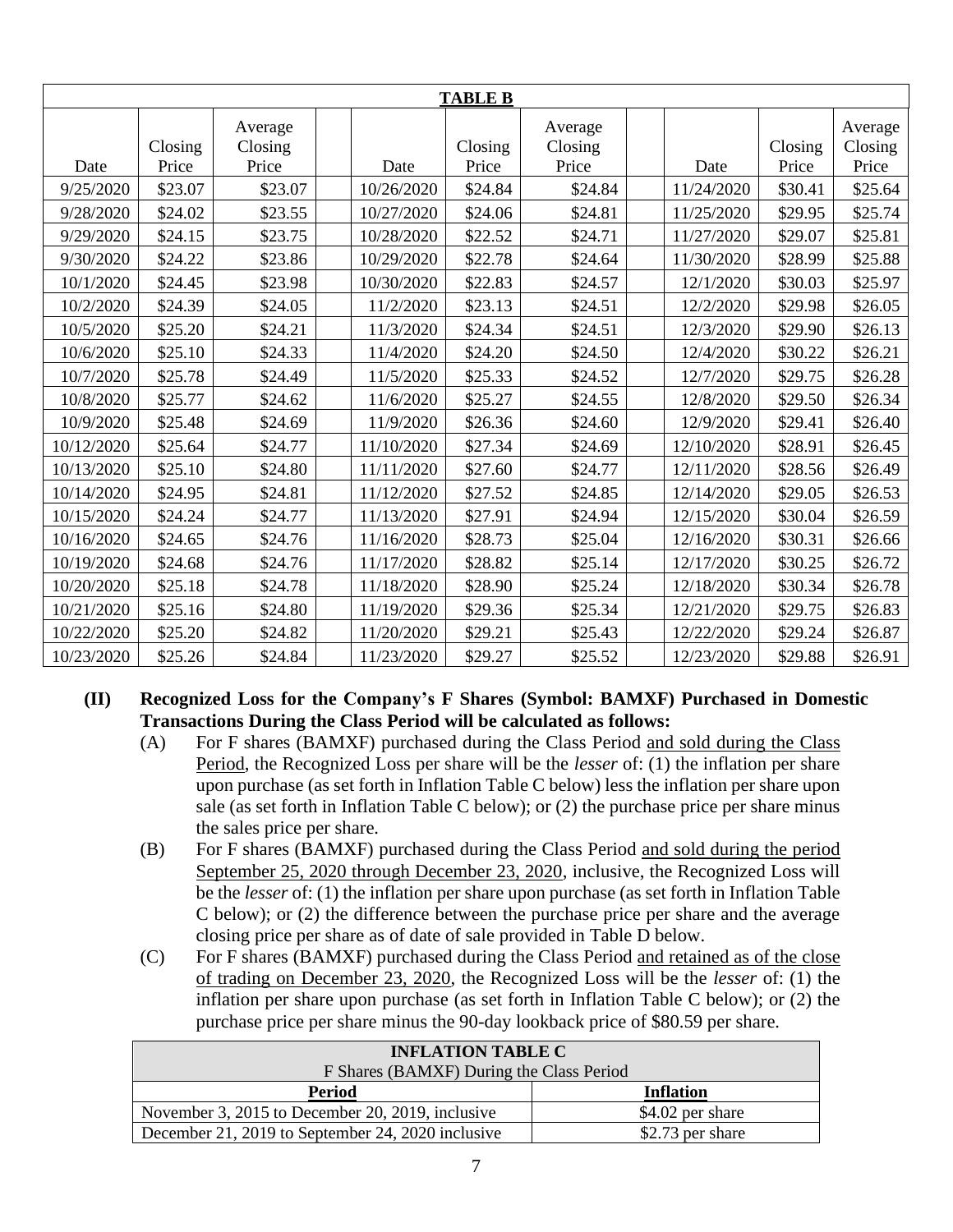| <b>TABLE D</b> |         |                    |  |            |         |                    |  |            |         |                    |
|----------------|---------|--------------------|--|------------|---------|--------------------|--|------------|---------|--------------------|
|                | Closing | Average<br>Closing |  |            | Closing | Average<br>Closing |  |            | Closing | Average<br>Closing |
| Date           | Price   | Price              |  | Date       | Price   | Price              |  | Date       | Price   | Price              |
| 9/25/2020      | \$68.91 | \$68.91            |  | 10/26/2020 | \$74.02 | \$74.47            |  | 11/24/2020 | \$90.30 | \$76.68            |
| 9/28/2020      | \$70.91 | \$69.91            |  | 10/27/2020 | \$72.11 | \$74.37            |  | 11/25/2020 | \$90.40 | \$76.99            |
| 9/29/2020      | \$70.91 | \$70.24            |  | 10/28/2020 | \$67.78 | \$74.09            |  | 11/27/2020 | \$90.40 | \$77.29            |
| 9/30/2020      | \$72.93 | \$70.92            |  | 10/29/2020 | \$67.24 | \$73.82            |  | 11/30/2020 | \$87.45 | \$77.51            |
| 10/1/2020      | \$73.60 | \$71.45            |  | 10/30/2020 | \$68.00 | \$73.60            |  | 12/1/2020  | \$89.79 | \$77.77            |
| 10/2/2020      | \$73.60 | \$71.81            |  | 11/2/2020  | \$69.44 | \$73.44            |  | 12/2/2020  | \$90.28 | \$78.03            |
| 10/5/2020      | \$75.44 | \$72.33            |  | 11/3/2020  | \$69.44 | \$73.30            |  | 12/3/2020  | \$90.03 | \$78.28            |
| 10/6/2020      | \$76.50 | \$72.85            |  | 11/4/2020  | \$73.28 | \$73.30            |  | 12/4/2020  | \$90.03 | \$78.51            |
| 10/7/2020      | \$77.50 | \$73.37            |  | 11/5/2020  | \$73.28 | \$73.30            |  | 12/7/2020  | \$90.03 | \$78.74            |
| 10/8/2020      | \$77.45 | \$73.78            |  | 11/6/2020  | \$75.58 | \$73.37            |  | 12/8/2020  | \$88.42 | \$78.93            |
| 10/9/2020      | \$76.20 | \$74.00            |  | 11/9/2020  | \$81.05 | \$73.61            |  | 12/9/2020  | \$88.42 | \$79.11            |
| 10/12/2020     | \$76.20 | \$74.18            |  | 11/10/2020 | \$81.81 | \$73.86            |  | 12/10/2020 | \$86.74 | \$79.25            |
| 10/13/2020     | \$75.42 | \$74.27            |  | 11/11/2020 | \$82.27 | \$74.11            |  | 12/11/2020 | \$84.74 | \$79.35            |
| 10/14/2020     | \$74.90 | \$74.32            |  | 11/12/2020 | \$82.36 | \$74.34            |  | 12/14/2020 | \$87.98 | \$79.50            |
| 10/15/2020     | \$71.77 | \$74.15            |  | 11/13/2020 | \$83.52 | \$74.60            |  | 12/15/2020 | \$89.75 | \$79.68            |
| 10/16/2020     | \$74.50 | \$74.17            |  | 11/16/2020 | \$85.95 | \$74.91            |  | 12/16/2020 | \$91.00 | \$79.88            |
| 10/19/2020     | \$75.10 | \$74.23            |  | 11/17/2020 | \$86.48 | \$75.21            |  | 12/17/2020 | \$90.39 | \$80.05            |
| 10/20/2020     | \$75.10 | \$74.27            |  | 11/18/2020 | \$87.49 | \$75.52            |  | 12/18/2020 | \$89.98 | \$80.22            |
| 10/21/2020     | \$75.25 | \$74.33            |  | 11/19/2020 | \$87.89 | \$75.83            |  | 12/21/2020 | \$89.53 | \$80.37            |
| 10/22/2020     | \$76.50 | \$74.43            |  | 11/20/2020 | \$86.90 | \$76.10            |  | 12/22/2020 | \$87.14 | \$80.48            |
| 10/23/2020     | \$75.68 | \$74.49            |  | 11/23/2020 | \$86.80 | \$76.36            |  | 12/23/2020 | \$87.14 | \$80.59            |

- **(III) Recognized Loss for the Company's F Shares (Symbol: BYMOF) Purchased in Domestic Transactions During the Class Period will be calculated as follows:**
	- (A) For F shares (BYMOF) sold on or before December 20, 2019, the Recognized Loss is \$0.
	- (B) For F shares (BYMOF) sold during the period December 21, 2019 through September 24, 2020, inclusive, the Recognized Loss will be the *lesser* of: (1) \$3.20 per share or (2) the purchase price per share minus the sales price per share.
	- (C) For F shares (BYMOF) sold during the period September 25, 2020 through December 23, 2020, inclusive, the Recognized Loss will be the *lesser* of: (1) \$3.20 per share or (2) the difference between the purchase price per share and the average closing price per share as of date of sale provided in Table E below.
	- (D) For F shares (BYMOF) purchased during the Class Period and retained as of the close of trading on December 23, 2020, the Recognized Loss will be the *lesser* of: (1) \$3.20 per share; or (2) the purchase price per share minus the 90-day lookback price of \$58.61 per share.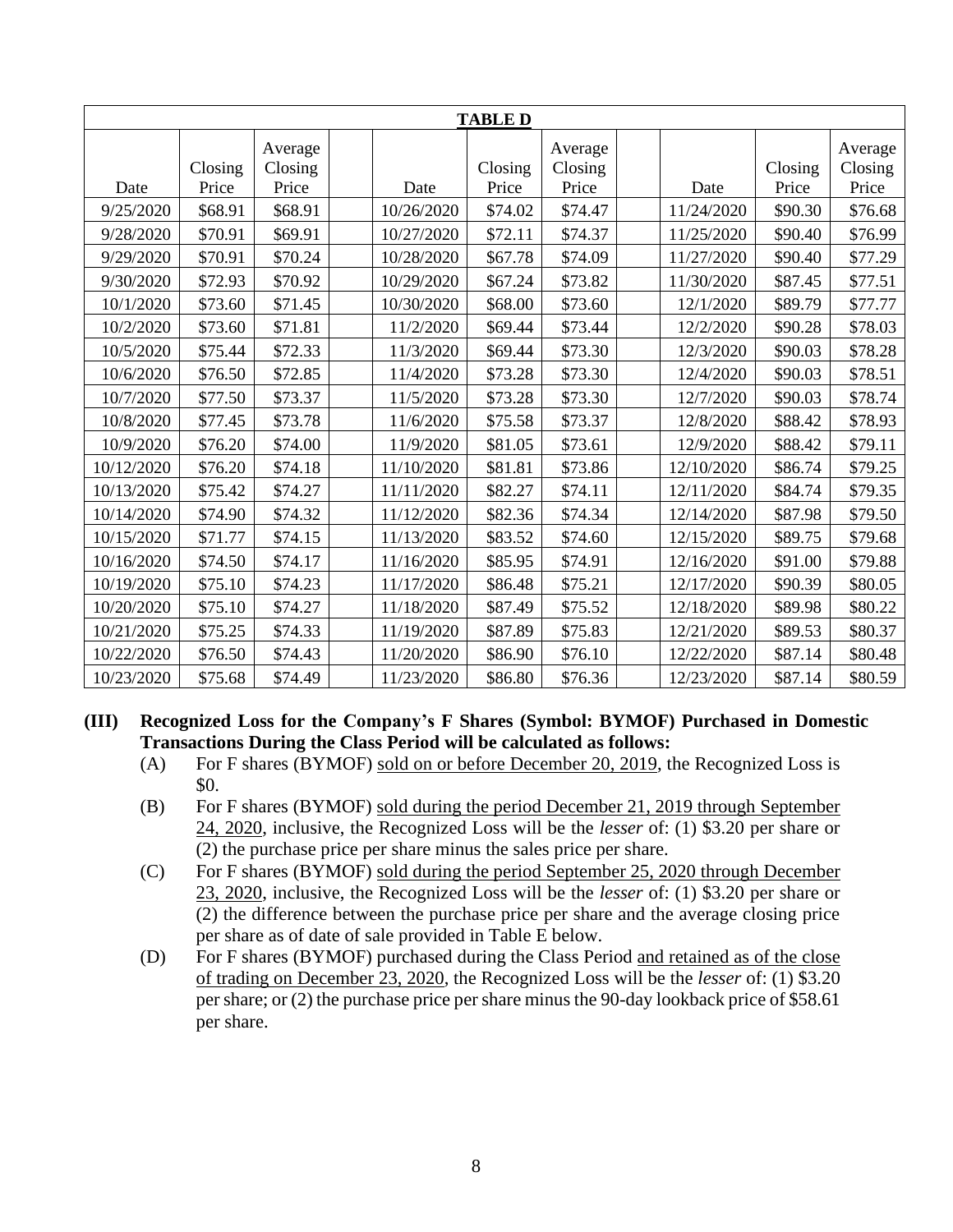| <b>TABLE E</b> |         |         |  |            |         |         |  |            |         |         |
|----------------|---------|---------|--|------------|---------|---------|--|------------|---------|---------|
|                |         | Average |  |            |         | Average |  |            |         | Average |
|                | Closing | Closing |  |            | Closing | Closing |  |            | Closing | Closing |
| Date           | Price   | Price   |  | Date       | Price   | Price   |  | Date       | Price   | Price   |
| 9/25/2020      | \$55.00 | \$55.00 |  | 10/26/2020 | \$57.66 | \$56.75 |  | 11/24/2020 | \$61.00 | \$57.49 |
| 9/28/2020      | \$55.00 | \$55.00 |  | 10/27/2020 | \$57.66 | \$56.79 |  | 11/25/2020 | \$61.00 | \$57.57 |
| 9/29/2020      | \$55.00 | \$55.00 |  | 10/28/2020 | \$55.00 | \$56.72 |  | 11/27/2020 | \$61.00 | \$57.65 |
| 9/30/2020      | \$55.00 | \$55.00 |  | 10/29/2020 | \$55.00 | \$56.65 |  | 11/30/2020 | \$61.00 | \$57.72 |
| 10/1/2020      | \$55.00 | \$55.00 |  | 10/30/2020 | \$55.00 | \$56.59 |  | 12/1/2020  | \$61.00 | \$57.79 |
| 10/2/2020      | \$55.00 | \$55.00 |  | 11/2/2020  | \$55.00 | \$56.53 |  | 12/2/2020  | \$61.00 | \$57.86 |
| 10/5/2020      | \$57.00 | \$55.29 |  | 11/3/2020  | \$55.00 | \$56.47 |  | 12/3/2020  | \$61.00 | \$57.92 |
| 10/6/2020      | \$57.00 | \$55.50 |  | 11/4/2020  | \$55.00 | \$56.42 |  | 12/4/2020  | \$61.00 | \$57.99 |
| 10/7/2020      | \$57.00 | \$55.67 |  | 11/5/2020  | \$55.00 | \$56.38 |  | 12/7/2020  | \$61.00 | \$58.04 |
| 10/8/2020      | \$57.00 | \$55.80 |  | 11/6/2020  | \$55.00 | \$56.33 |  | 12/8/2020  | \$61.00 | \$58.10 |
| 10/9/2020      | \$57.00 | \$55.91 |  | 11/9/2020  | \$55.00 | \$56.29 |  | 12/9/2020  | \$61.00 | \$58.16 |
| 10/12/2020     | \$57.00 | \$56.00 |  | 11/10/2020 | \$61.00 | \$56.43 |  | 12/10/2020 | \$61.00 | \$58.21 |
| 10/13/2020     | \$57.66 | \$56.13 |  | 11/11/2020 | \$61.00 | \$56.57 |  | 12/11/2020 | \$61.00 | \$58.26 |
| 10/14/2020     | \$57.66 | \$56.24 |  | 11/12/2020 | \$61.00 | \$56.69 |  | 12/14/2020 | \$61.00 | \$58.31 |
| 10/15/2020     | \$57.66 | \$56.33 |  | 11/13/2020 | \$61.00 | \$56.81 |  | 12/15/2020 | \$61.00 | \$58.36 |
| 10/16/2020     | \$57.66 | \$56.42 |  | 11/16/2020 | \$61.00 | \$56.93 |  | 12/16/2020 | \$61.00 | \$58.40 |
| 10/19/2020     | \$57.66 | \$56.49 |  | 11/17/2020 | \$61.00 | \$57.03 |  | 12/17/2020 | \$61.00 | \$58.45 |
| 10/20/2020     | \$57.66 | \$56.55 |  | 11/18/2020 | \$61.00 | \$57.13 |  | 12/18/2020 | \$61.00 | \$58.49 |
| 10/21/2020     | \$57.66 | \$56.61 |  | 11/19/2020 | \$61.00 | \$57.23 |  | 12/21/2020 | \$61.00 | \$58.53 |
| 10/22/2020     | \$57.66 | \$56.66 |  | 11/20/2020 | \$61.00 | \$57.32 |  | 12/22/2020 | \$61.00 | \$58.57 |
| 10/23/2020     | \$57.66 | \$56.71 |  | 11/23/2020 | \$61.00 | \$57.41 |  | 12/23/2020 | \$61.00 | \$58.61 |

For purposes of calculating your Recognized Loss, the date of purchase or sale is the "contract" or "trade" date and not the "settlement" or "payment" date. The receipt or grant by gift, inheritance or operation of law of the Company shares shall not be deemed a purchase, acquisition or sale of shares for the calculation of an Authorized Claimant's Recognized Loss. The covering purchase of a short sale is not an eligible purchase.

For purposes of calculating your Recognized Loss, all purchases and sales shall be matched on a First In First Out ("FIFO") basis in chronological order. Therefore, on the Proof of Claim and Release Form enclosed with this Notice, you must provide all your purchases of the Company shares during the period November 3, 2015 through and including December 23, 2020. The Company's ADRs and F shares purchased and sold during the Class Period must have been sold at a loss and after an alleged corrective disclosure to qualify as a Recognized Loss. Trading gains, if any, will have a Recognized Loss of \$0.

Payment pursuant to the Plan of Allocation approved by the Court shall be conclusive against all Authorized Claimants. No person shall have any claim against Defendants, Defendants' Counsel, Lead Plaintiffs, Lead Counsel or the Claims Administrator or other agent designated by Lead Counsel based on the distributions made substantially in accordance with the Settlement Stipulation and the Settlement contained therein, the Plan of Allocation, or further orders of the Court. Each claimant shall be deemed to have submitted to the jurisdiction of the Court with respect to the claimant's Claim Form. All persons involved in the review, verification, calculation, tabulation, or any other aspect of the processing of the claims submitted in connection with the Settlement, or otherwise involved in the administration or taxation of the Settlement Fund or the Net Settlement Fund shall be released and discharged from any and all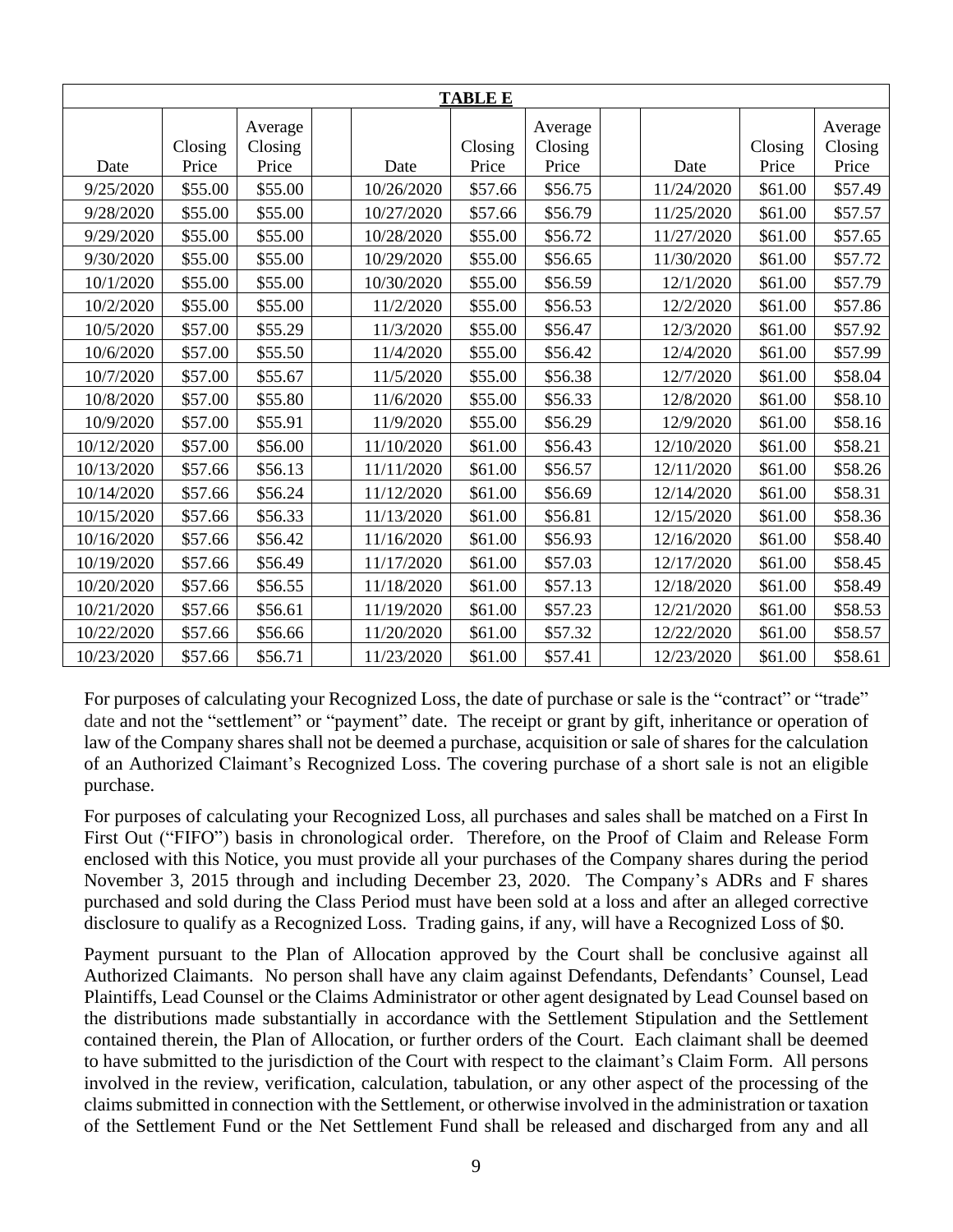claims arising out of such involvement, and all Settlement Class Members, whether or not they are to receive payment from the Net Settlement Fund, will be barred from making any further claim against the Net Settlement Fund beyond the amount allocated to them as provided in any distribution orders entered by the Court.

# **9. How can I get a payment?**

To qualify for a payment, you must send in a form entitled "Proof of Claim and Release Form." This Proof of Claim and Release Form is attached to this Notice. You may also obtain a Proof of Claim and Release Form at www.strategicclaims.net/BMW. Read the instructions carefully, fill out the form, and sign it in the location indicated. The Proof of Claim and Release Form may be completed in two ways: (1) by completing and submitting it electronically at www.strategicclaims.net/BMW **by 11:59 p.m. EST on August 25, 2022**; or (2) by mailing the claim form together with all documentation requested in the form, **postmarked no later than August 25, 2022**, to:

> BMW AG Securities Litigation c/o Strategic Claims Services P.O. Box 230 600 N. Jackson St., Ste. 205 Media, PA 19063 Fax: (610) 565-7985 info@strategicclaims.net

The Claims Administrator will process your claim and determine whether you are an Authorized Claimant.

### **10. What am I giving up to get a payment or stay in the Class?**

Unless you exclude yourself from the Settlement Class by the August 25, 2022 deadline, you will remain a member of the Settlement Class, receive your share of the Net Settlement Fund if you are an Authorized Claimant and submitted a valid Proof of Claim and Release Form, and will be bound by the release of claims against the Defendants and other Released Parties if the Settlement is approved. That means you and all other Settlement Class Members and each of their respective parent entities, associates, affiliates, subsidiaries, predecessors, successors, assigns, attorneys, immediate family members, heirs, representatives, administrators, executors, devisees, legatees, and estates will release (agreeing never to sue, continue to sue, or be part of any other lawsuit) as against the Defendants and other Released Parties any and all claims which arise out of, are based upon or relate in any way to the purchase or acquisition of BMW AG ADRs or F shares during the Class Period. It means that all of the Court's orders will apply to you and legally bind you. That means you will accept a share of the Net Settlement Fund as sole compensation for any losses you suffered in the purchase, acquisition, sale or ownership of BMW AG ADRs or F shares during the Settlement Class. The specific terms of the release are included in the Settlement Stipulation.

# **11. How do I get out of the Settlement?**

If you do not want to receive a payment from this Settlement, and you want to keep any right you may have to sue or continue to sue the Defendants or other Released Parties on your own, at your own expense, about the claims being released in this Settlement, then you must take steps to exclude yourself from the Settlement. To exclude yourself from the Settlement, you must mail a letter that (A) clearly indicates your name, address, phone number and e-mail contact information (if any) and states that you "request to be excluded from the Settlement Class in *Spanier v.*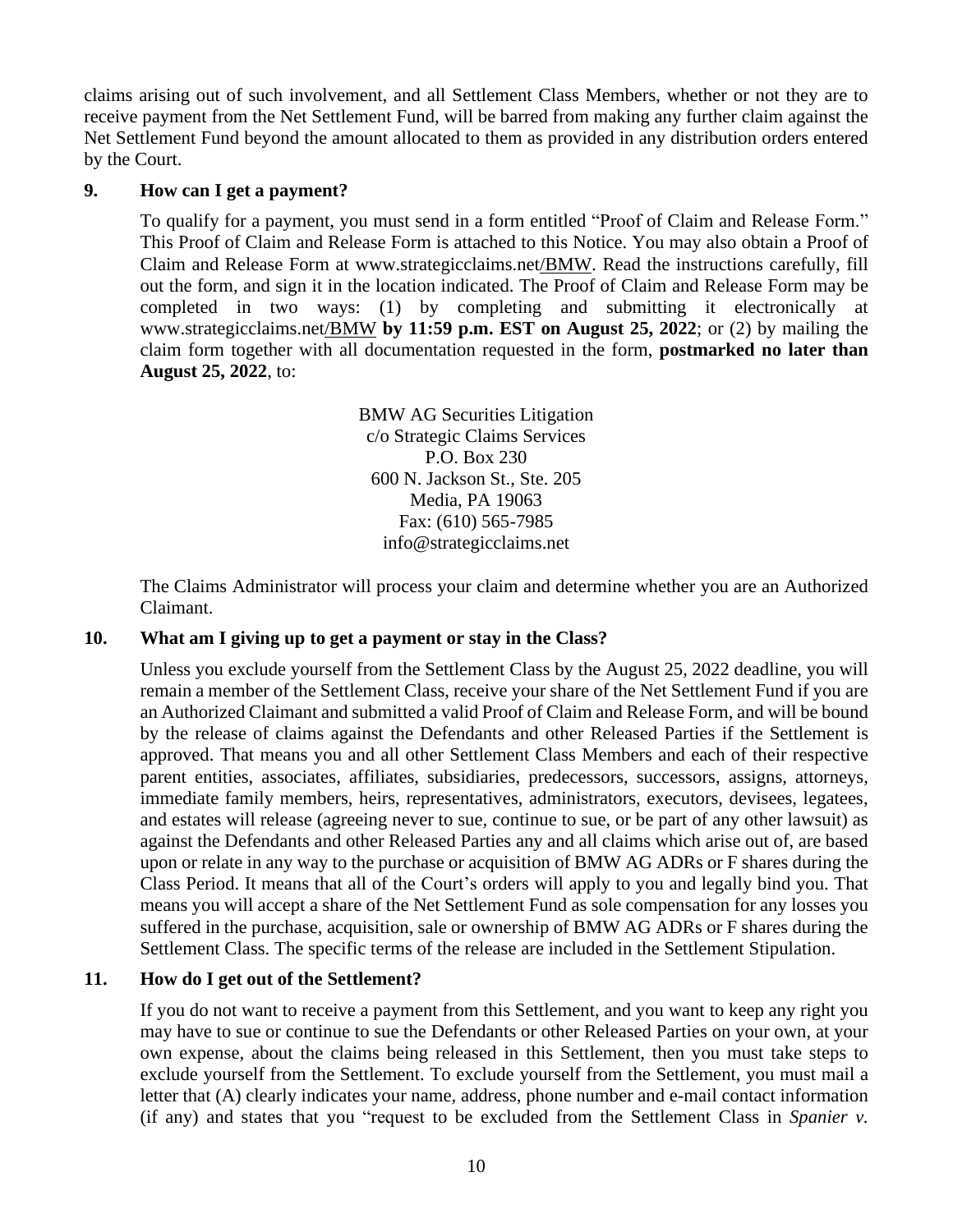*Bayerische Motoren Werke Aktiengesellschaft, et al.,* 2:20-cv-15081-CCC-AME (D.N.J.)" and (B) states the number of shares of publicly-traded BMW AG ADRs or F shares that you (i) owned as of the opening of trading on November 3, 2015 and (ii) purchased and/or sold during the Class Period (*i.e.*, from November 3, 2015 through September 24, 2020, inclusive), as well as the dates, number of ADRs or F shares, and prices of each such purchase and sale. In order to be valid, such request for exclusion must be submitted with documentary proof: (i) of each purchase and, if applicable, sale transaction of BMW AG ADRs or F shares during the Class Period; and (ii) demonstrating your status as a beneficial owner of the BMW AG ADR or F share. Any such request for exclusion must be signed and submitted by you, as the beneficial owner, under penalty of perjury. You must mail your exclusion request, to be **received no later than August 25, 2022**, to the Claims Administrator at the following address:

> BMW AG Securities Litigation c/o Strategic Claims Services P.O. Box 230 600 N. Jackson St., Ste. 205 Media, PA 19063

### **You cannot exclude yourself by telephone or by e-mail.**

If you properly exclude yourself, you will *not* receive a payment from the Net Settlement Fund, you cannot object to the Settlement, and you will not be legally bound by the judgment in this case.

### 12. If I do not exclude myself, can I sue Defendants or the other Released Parties for the same **thing later?**

No. Unless you followed the procedure outlined in the Notice to exclude yourself, you give up any right to sue the Defendants or the Released Parties for the claims being released in this Settlement. If you have a pending lawsuit related to any Released Claims, speak to your lawyer in that case immediately, since you must exclude yourself from this Settlement Class to continue your own lawsuit.

### **13. Do I have a lawyer in this case?**

The Court appointed The Rosen Law Firm, P.A. as Lead Counsel to represent you and the other Settlement Class Members. If you want to be represented by your own lawyer, you may hire one at your own expense. Contact information for The Rosen Law Firm, P.A. is provided below.

### **14. How will the lawyers be paid?**

Lead Counsel have expended considerable time litigating this Action on a contingent fee basis and have paid for the expenses of the case themselves. They have not been paid attorneys' fees or reimbursed for their expenses in advance of this Settlement. Lead Counsel have done so with the expectation that, if they are successful in recovering money for the Settlement Class, they will receive attorneys' fees and be reimbursed for their litigation expenses from the Settlement Fund, as is customary in this type of litigation. Lead Counsel will not receive attorneys' fees or be reimbursed for their litigation expenses except from the Settlement Fund. Therefore, Lead Counsel will apply to the Court for an award of attorneys' fees in an amount not to exceed one-third (\$583,333.33) of the Settlement Fund plus interest, reimbursement of litigation expenses of no more than \$25,000, and an award to Plaintiffs not to exceed \$7,000 total. The Court may award less than these amounts. Any amounts awarded by the Court will come out of the Settlement Fund.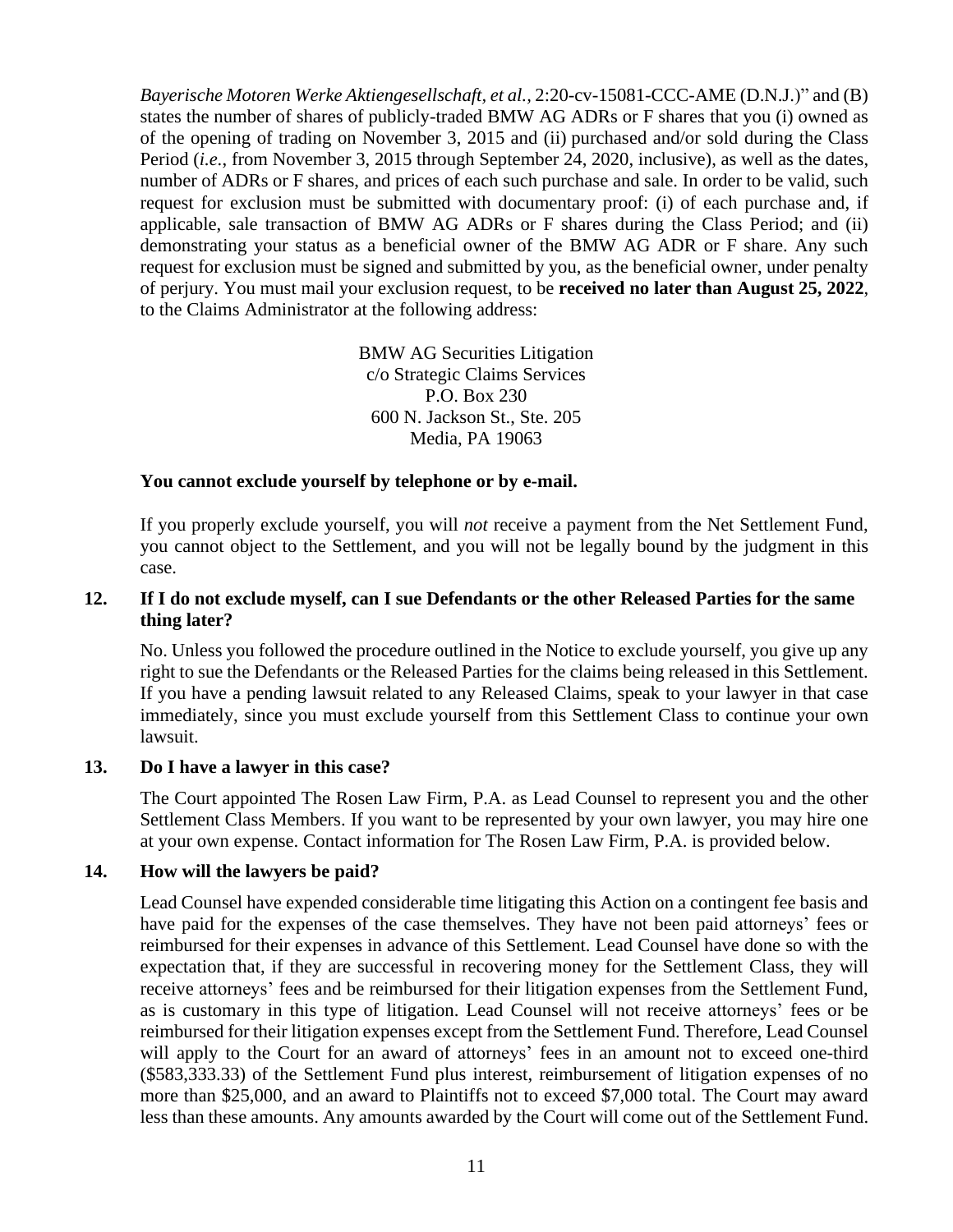# **15. How do I tell the Court that I do not like the Settlement?**

You can tell the Court you do not agree with the Settlement, any part of the Settlement, and/or to Lead Counsel's motion for attorneys' fees and expenses and application for an award to Plaintiffs, and/or that you think the Court should not approve the Settlement, by mailing a letter stating that you object to the Settlement in the matter of *Spanier v. Bayerische Motoren Werke Aktiengesellschaft, et al.,* 2:20-cv-15081-CCC-AME (D.N.J.). Be sure to include: (1) your name, address, and telephone number; (2) a list of all purchases and sales of BMW AG ADRs and F shares during the Class Period; (3) all grounds for the objection, including any legal support known to you or your counsel; (4) the name, address and telephone number of all counsel, if any, who represent you, including your former or current counsel; and (5) the number of times you and/or your counsel has filed an objection to a class action settlement in the last five years, the nature of each such objection in each case, the jurisdiction in each case, and the name of the issuer of the security or seller of the product or service at issue in each case. Attendance at the Settlement Fairness Hearing is not necessary. Objectors wishing to be heard orally at the Settlement Fairness Hearing are required to indicate in their written objection (or in a separate writing that is submitted in accordance with the deadline and after instruction pertinent to the submission of a written objection) that they intend to appear at the Settlement Fairness Hearing and identify any witnesses they may call to testify or exhibits they intend to introduce into evidence at the Settlement Fairness Hearing. Be sure to serve copies of any objections, papers and briefs to **each** of the addresses listed below, to be **received no later than August 25, 2022**:

| Clerk of the Court                  | Laurence Rosen           | Jay B. Kasner                 |
|-------------------------------------|--------------------------|-------------------------------|
| <b>United States District Court</b> | The Rosen Law Firm, P.A. | Skadden, Arps, Slate,         |
| District of New Jersey              | One Gateway Center       | Meagher & Flom LLP            |
| Martin Luther King                  | Suite 2600               | <b>One Manhattan West</b>     |
| Building & U.S.                     | Newark, NJ 07102         | New York, NY 10001            |
| Courthouse                          |                          |                               |
| 50 Walnut Street                    | <b>Lead Counsel</b>      | Michael G. Bongiorno          |
| Newark, NJ 07101                    |                          | Wilmer Cutler Pickering       |
|                                     |                          | Hale and Dorr LLP             |
|                                     |                          | 7 World Trade Center          |
|                                     |                          | 250 Greenwich Street          |
|                                     |                          | New York, NY 10007            |
|                                     |                          |                               |
|                                     |                          | <b>Counsel for Defendants</b> |

# **16. What is the difference between objecting and requesting exclusion?**

Objecting is simply telling the Court you do not like something about the Settlement or some portion thereof. You can object only if you stay in the Settlement Class. Requesting exclusion is telling the Court you do not want to be part of the Settlement Class and Settlement. If you exclude yourself, you cannot object to the Settlement because it no longer concerns you. If you stay in the Settlement Class and object, but your objection is overruled, you will not be allowed a second opportunity to exclude yourself.

# **17. When and where will the Court decide whether to approve the Settlement?**

The Court will hold a Settlement Fairness Hearing on **September 15, 2022 at 10:30 a.m.**, at the U.S. District Court, District of New Jersey, Martin Luther King Building & U.S. Courthouse, 50 Walnut Street, Newark, NJ 07101. The Court reserves the right to reschedule the hearing date, hold the Settlement Hearing telephonically or by other virtual means.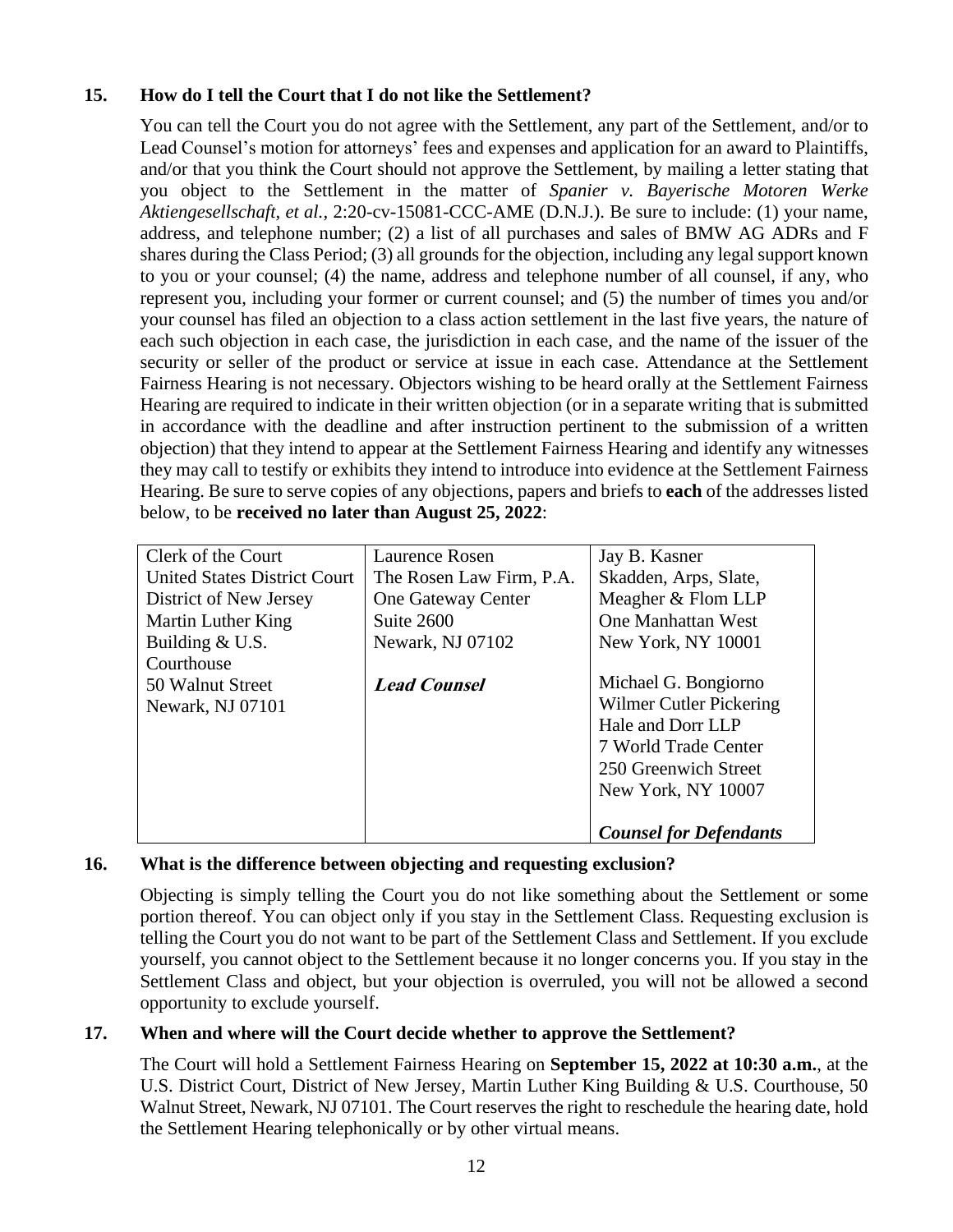### **18. Do I have to come to the hearing?**

No. Lead Counsel will answer any questions the Court may have. However, you are welcome to attend at your own expense. If you send an objection, you do not have to come to Court to talk about it. As long as you mail your written objection on time, the Court will consider it.

### **19. What happens if I do nothing at all?**

If you do nothing, you will not receive a payment from the Settlement. However, unless you exclude yourself, you will not be able to start a lawsuit, continue with a lawsuit, or be part of any other lawsuit against Defendants or the Released Parties about the Released Claims (as defined in the Settlement Stipulation) ever again.

### **SPECIAL NOTICE TO BROKERS AND OTHER NOMINEES**

If, during the Class Period, you purchased, otherwise acquired, or sold BMW AG ADRs or F shares for the beneficial interest of a person or organization other than yourself, the Court has directed that, WITHIN TEN (10) CALENDAR DAYS OF YOUR RECEIPT OF NOTICE, you either (a) provide to the Claims Administrator the name, email address, and last known address of each person or organization for whom or which you purchased BMW AG ADRs or F shares during such time period; (b) request an electronic copy of the Summary Notice and, within ten (10) days after receiving the Summary Notice, email the Summary Notice or email links to this Notice and Proof of Claim and Release Form to the email address of each beneficial purchaser/owner of BMW AG ADRs or F shares; or (c) request additional copies of the Postcard Notice, which will be provided to you free of charge, and within ten (10) days of receipt, mail the Postcard Notice directly to the beneficial purchaser/owners of the BMW AG ADRs or F shares. If you choose to follow alternative procedures (b) or (c), the Court has directed that, upon such mailing, you send a statement to the Claims Administrator confirming that the mailing was made as directed. You are entitled to reimbursement from the Settlement Fund of your reasonable out-ofpocket expenses actually incurred in connection with the foregoing, up to \$0.05 per name, address and email address provided to the Claims Administrator; up to a maximum of \$0.05 per Postcard Notice mailed by you, plus postage at the pre-sort rate used by the Claims Administrator; or \$0.05 per notice sent by email. Those expenses will be paid upon request and submission of appropriate supporting documentation. All communications regarding the foregoing should be addressed to the Claims Administrator at the address listed on page 3 above.

DATED: MAY 9, 2022 BY ORDER OF THE UNITED STATES DISTRICT COURT FOR THE DISTRICT OF NEW JERSEY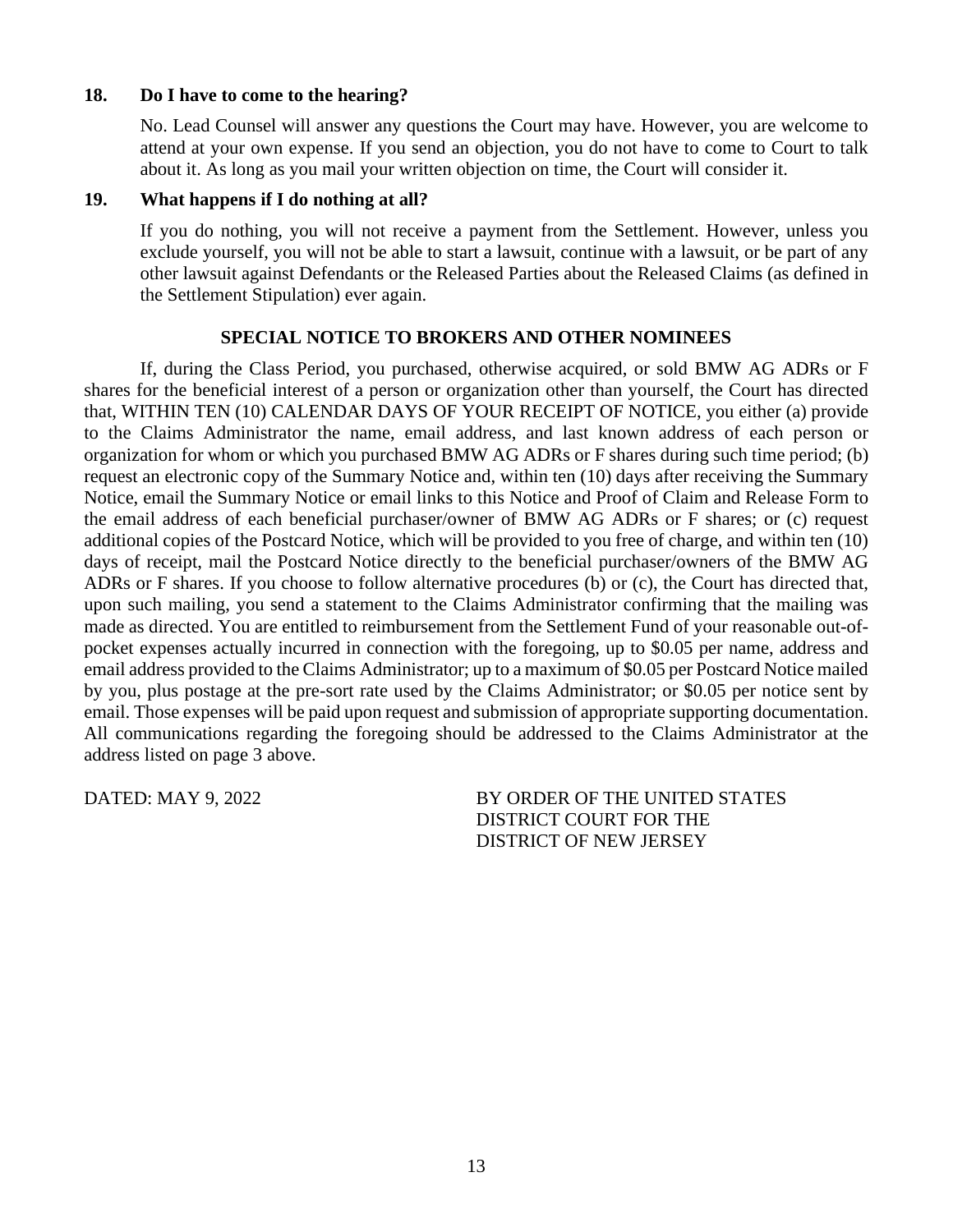### **PROOF OF CLAIM AND RELEASE FORM**

#### **Deadline for Submission: August 25, 2022**

IF YOU PURCHASED THE PUBLICLY-TRADED AMERICAN DEPOSITARY RECEIPTS ("ADRs") OR F SHARES OF BMW AG ("BMW" OR THE "COMPANY") FROM NOVEMBER 3, 2015 TO SEPTEMBER 24, 2020, BOTH DATES INCLUSIVE ("CLASS PERIOD"), YOU ARE A "SETTLEMENT CLASS MEMBER" AND YOU MAY BE ENTITLED TO SHARE IN THE SETTLEMENT PROCEEDS.

IF YOU ARE A SETTLEMENT CLASS MEMBER, YOU MUST COMPLETE AND SUBMIT THIS PROOF OF CLAIM AND RELEASE FORM IN ORDER TO BE ELIGIBLE FOR ANY SETTLEMENT BENEFITS. YOU CAN COMPLETE AND SUBMIT THE ELECTRONIC VERSION OF THIS PROOF OF CLAIM AND RELEASE FORM BY 11:59 P.M. EST ON AUGUST 25, 2022 AT WWW.STRATEGICCLAIMS.NET/BMW/.

IF YOU DO NOT COMPLETE AND SUBMIT AN ELECTRONIC VERSION OF THIS PROOF OF CLAIM AND RELEASE FORM, YOU MUST COMPLETE AND SIGN THIS PROOF OF CLAIM AND RELEASE FORM AND MAIL IT BY FIRST CLASS MAIL, POSTMARKED NO LATER THAN AUGUST 25, 2022 TO THE CLAIMS ADMINISTRATOR, STRATEGIC CLAIMS SERVICES, AT THE FOLLOWING ADDRESS:

> BMW AG Securities Litigation c/o Strategic Claims Services 600 N. Jackson St., Ste. 205 P.O. Box 230 Media, PA 19063 Fax: (610) 565-7985 info@strategicclaims.net

YOUR FAILURE TO SUBMIT YOUR CLAIM BY AUGUST 25, 2022 WILL SUBJECT YOUR CLAIM TO REJECTION AND PRECLUDE YOU FROM RECEIVING ANY MONEY IN CONNECTION WITH THE SETTLEMENT OF THIS ACTION. DO NOT MAIL OR DELIVER YOUR CLAIM TO THE COURT OR TO ANY OF THE PARTIES OR THEIR COUNSEL, AS ANY SUCH CLAIM WILL BE DEEMED NOT TO HAVE BEEN SUBMITTED. SUBMIT YOUR CLAIM ONLY TO THE CLAIMS ADMINISTRATOR. IF YOU ARE A SETTLEMENT CLASS MEMBER AND DO NOT SUBMIT A PROPER PROOF OF CLAIM AND RELEASE FORM, YOU WILL NOT SHARE IN THE SETTLEMENT, BUT YOU NEVERTHELESS WILL BE BOUND BY THE ORDER AND FINAL JUDGMENT OF THE COURT UNLESS YOU EXCLUDE YOURSELF.

SUBMISSION OF A PROOF OF CLAIM AND RELEASE FORM DOES NOT ASSURE THAT YOU WILL SHARE IN THE PROCEEDS OF THE SETTLEMENT.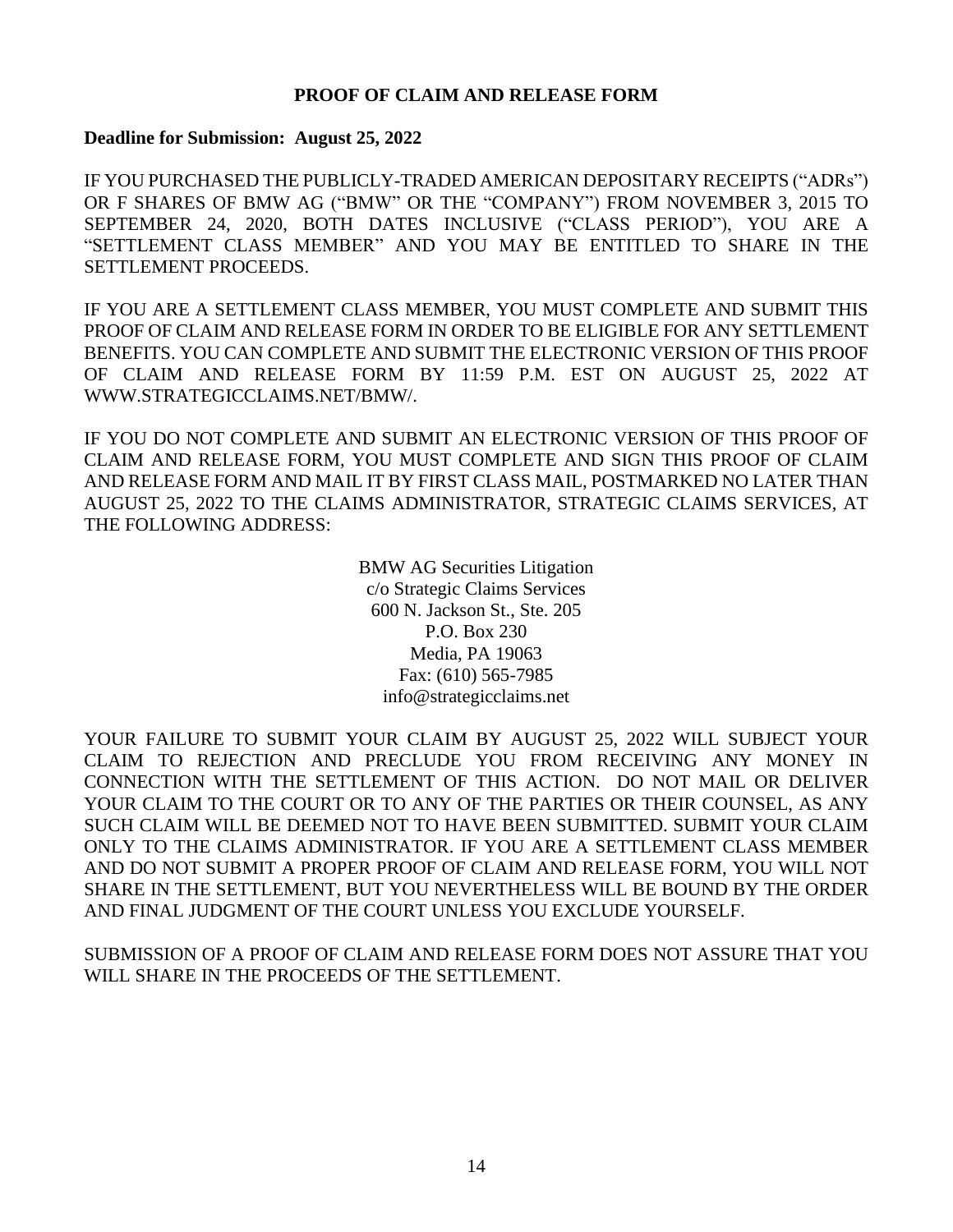### **CLAIMANT'S STATEMENT**

- 1. I (we) purchased BMW AG ADRs or F shares during the Class Period. (Do not submit this Proof of Claim and Release Form if you did not purchase BMW AG ADRs or F shares during the Class Period.)
- 2. By submitting this Proof of Claim and Release Form, I (we) state that I (we) believe in good faith that I am (we are) a Settlement Class Member(s) as defined above and in the Notice of Pendency and Proposed Settlement of Class Action (the "Notice"), or am (are) acting for such person(s); that I am (we are) not a Defendant in the Action or anyone excluded from the Settlement Class; that I (we) have read and understand the Notice; that I (we) believe that I am (we are) entitled to receive a share of the Net Settlement Fund, as defined in the Notice; that I (we) elect to participate in the proposed Settlement described in the Notice; and that I (we) have not filed a request for exclusion. (If you are acting in a representative capacity on behalf of a Settlement Class Member [e.g., as an executor, administrator, trustee, or other representative], you must submit evidence of your current authority to act on behalf of that Settlement Class Member. Such evidence would include, for example, letters testamentary, letters of administration, or a copy of the trust documents.)
- 3. I (we) consent to the jurisdiction of the Court with respect to all questions concerning the validity of this Proof of Claim and Release Form. I (we) understand and agree that my (our) claim may be subject to investigation and discovery under the Federal Rules of Civil Procedure, provided that such investigation and discovery shall be limited to my (our) status as a Settlement Class Member(s) and the validity and amount of my (our) claim. No discovery shall be allowed on the merits of the Action or Settlement in connection with processing of the Proof of Claim and Release Form.
- 4. I (we) have set forth where requested below all relevant information with respect to each purchase of BMW AG ADR and F share, and each sale, if any, of such securities. I (we) agree to furnish additional information to the Claims Administrator to support this claim if requested to do so.
- 5. I (we) have enclosed photocopies of the stockbroker's confirmation slips, stockbroker's statements, or other documents evidencing each purchase and sale of BMW AG ADRs or F shares listed below in support of my (our) claim. (IF ANY SUCH DOCUMENTS ARE NOT IN YOUR POSSESSION, PLEASE OBTAIN A COPY OR EQUIVALENT DOCUMENTS FROM YOUR BROKER OR TAX ADVISOR BECAUSE THESE DOCUMENTS ARE NECESSARY TO PROVE AND PROCESS YOUR CLAIM.)
- 6. I (we) understand that the information contained in this Proof of Claim and Release Form is subject to such verification as the Claims Administrator may request or as the Court may direct, and I (we) agree to cooperate in any such verification. (The information requested herein is designed to provide the minimum amount of information necessary to process most simple claims. The Claims Administrator may request additional information as required to efficiently and reliably calculate your Recognized Loss. In some cases, the Claims Administrator may condition acceptance of the claim based upon the production of additional information, including, where applicable, information concerning transactions in any derivatives securities such as options.)
- 7. Upon the occurrence of the Court's approval of the Settlement, as detailed in the Notice, I (we) agree and acknowledge that my (our) signature(s) hereto shall effect and constitute a full and complete release, remise and discharge by me (us) and my (our) heirs, joint tenants, tenants in common, beneficiaries, executors, administrators, predecessors, successors, attorneys, insurers and assigns (or, if I am (we are) submitting this Proof of Claim and Release Form on behalf of a corporation, a partnership, estate or one or more other persons, by it, him, her or them, and by its, his, her or their heirs, executors, administrators, predecessors, successors, and assigns) of each of the "Released Parties" of all "Released Claims," as those terms are defined in the Stipulation of Settlement, dated April 1, 2022 (the "Settlement Stipulation").
- 8. Upon the occurrence of the Court's approval of the Settlement, as detailed in the Notice, I (we) agree and acknowledge that my (our) signature(s) hereto shall effect and constitute a covenant by me (us) and my (our) heirs, joint tenants, tenants in common, beneficiaries, executors, administrators,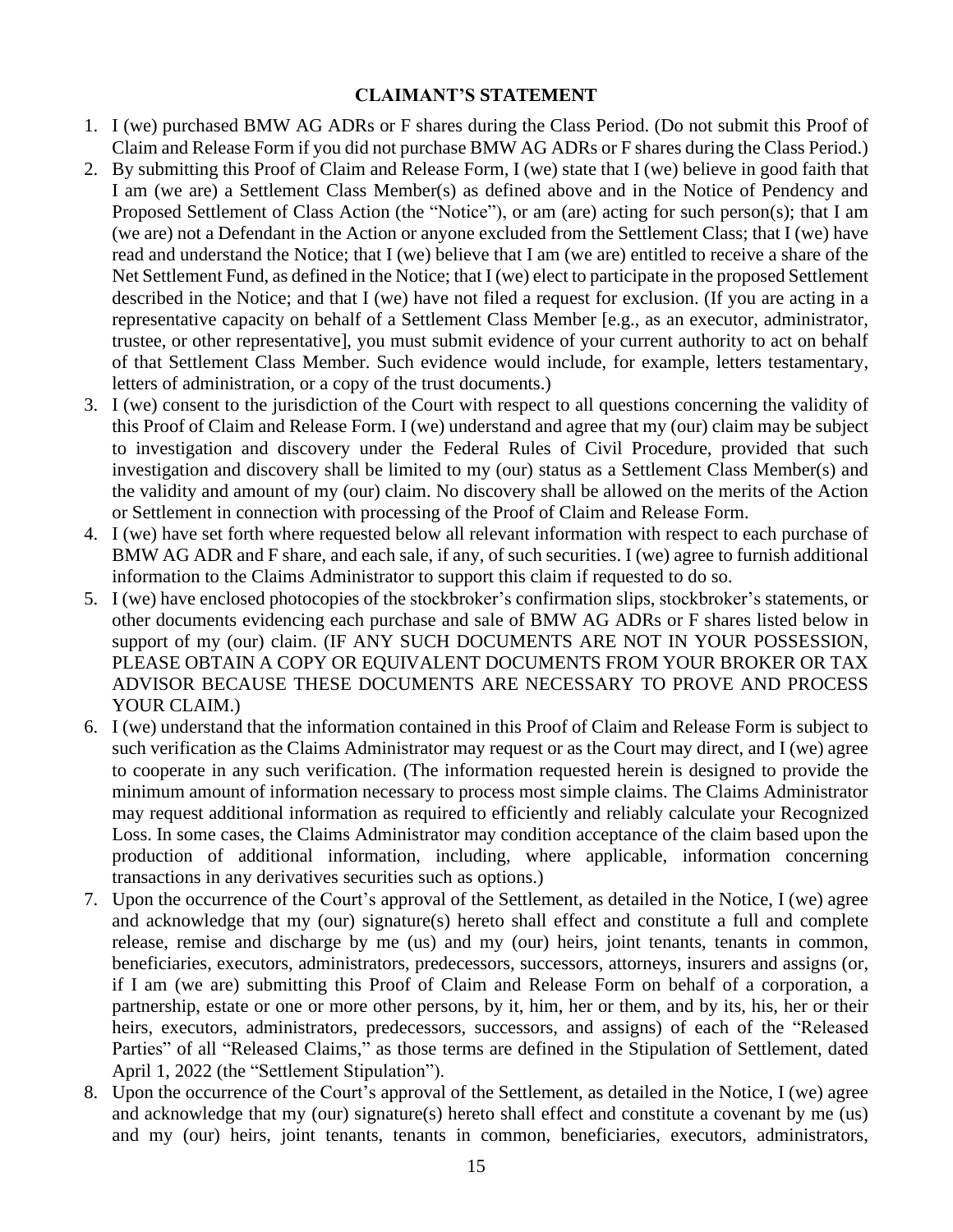predecessors, successors, attorneys, insurers and assigns (or, if I am (we are) submitting this Proof of Claim and Release Form on behalf of a corporation, a partnership, estate or one or more other persons, by it, him, her or them, and by its, his, her or their heirs, executors, administrators, predecessors, successors, and assigns) to permanently refrain from prosecuting or attempting to prosecute any Settlement Class Claims against any of the Released Parties.

- 9. "Released Parties" has the meaning laid out in the Settlement Stipulation.
- 10. "Settlement Class Claims" has the meaning laid out in the Settlement Stipulation.
- 11. "Unknown Claims" has the meaning laid out in the Settlement Stipulation.
- 12. I (We) acknowledge that the inclusion of "Unknown Claims" in the definition of claims released pursuant to the Settlement Stipulation was separately bargained for and is a material element of the Settlement of which this release is a part.
- 13. NOTICE REGARDING INSTITUTIONAL FILERS: Representatives with the authority to file on behalf of (a) accounts of multiple Persons and/or (b) institutional accounts with large numbers of transactions ("Representative Filers") must submit information regarding their clients' transactions in the approved electronic spreadsheet format, which is available by request to the Claims Administrator at efile@strategicclaims.net or by visiting the website www.strategicclaims.net/institutional-filers/. One spreadsheet may contain the information for multiple Persons and institutional accounts who constitute distinct legal entities ("Legal Entities"), but all Representative Filers MUST also submit a manually signed Proof of Claim and Release Form, as well as proof of authority to file (see Item 2 of the Claimant's Statement) along with the electronic spreadsheet. The transactions and holdings in the Company's ADRs and F shares should be reported in the electronic file so that each resulting Claim corresponds to a single Legal Entity, regardless of the number of individually managed accounts the Legal Entity has, as only one Claim will be processed per Legal Entity (e.g. a Representative Filer reporting the transactions for a fund with multiple sub-accounts should report one total holding at the start of the Class Period, one total holding at the end of the Class Period, and a single set of transactions that includes all transactions made by the Legal Entity across their sub-accounts; this would constitute and be processed a single Claim). The Claims Administrator reserves the right to combine a Legal Entity's accounts into a single Claim prior to processing in the event that a Legal Entity's accounts are divided across multiple Claims when submitted by a Representative Filer. The Claims Administrator also reserves the right to request additional documentary proof regarding a Legal Entity's transactions and holdings in the Company's ADRs and F shares to prove and accurately process the Proof of Claim and Release Form.
- 14. NOTICE REGARDING ONLINE FILING: Claimants who are not Representative Filers may submit their claims online using the electronic version of the Proof of Claim and Release Form hosted at www.strategicclaims.net/bmw/. If you are not acting as a Representative Filer, you do not need to contact the Claims Administrator prior to filing; you will receive an automated e-mail confirming receipt once your Proof of Claim and Release Form has been submitted. If you are unsure if you should submit your claim as a Representative Filer, please contact the Claims Administrator at info@strategicclaims.net or (866) 274-4004. If you are not a Representative Filer, but your claim contains a large number of transactions, the Claims Administrator may request that you also submit an electronic spreadsheet showing your transactions to accompany your Proof of Claim and Release Form.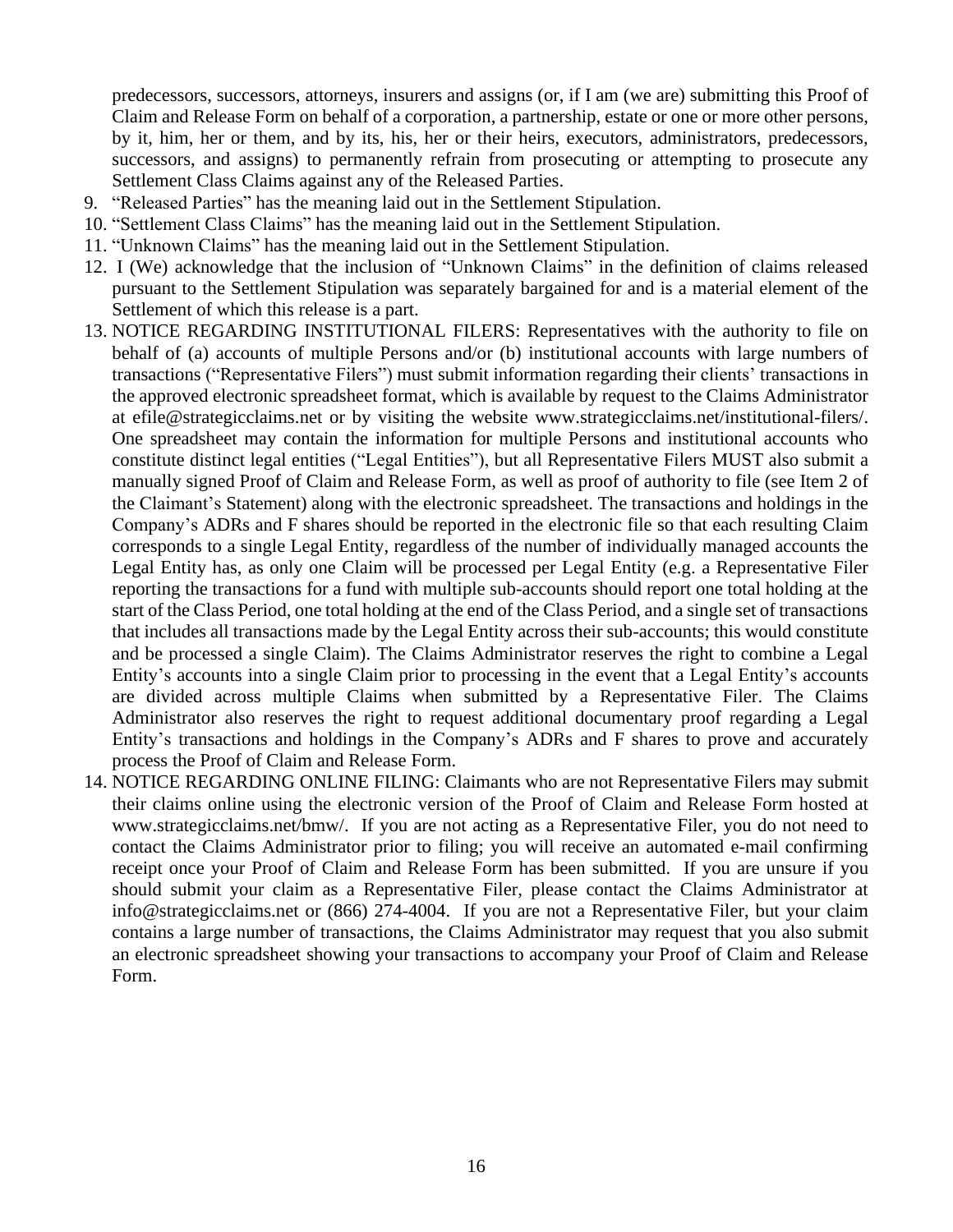# **I. CLAIMANT INFORMATION**

| <b>Beneficial Owner Name</b>              |           |                      |                                                                    |
|-------------------------------------------|-----------|----------------------|--------------------------------------------------------------------|
|                                           |           |                      |                                                                    |
| Address                                   |           |                      |                                                                    |
|                                           |           |                      |                                                                    |
| City                                      |           | State                | $\ensuremath{\mathrm{ZIP}}$                                        |
| Foreign Province                          |           | Foreign Country      |                                                                    |
| Day Phone                                 |           | <b>Evening Phone</b> |                                                                    |
| Email                                     |           |                      |                                                                    |
| Social Security Number (for individuals): | <b>OR</b> | etc.):               | Taxpayer Identification Number (for estates, trusts, corporations, |

### **II. SCHEDULE OF TRANSACTIONS IN BMW AG ADRS AND F SHARES**

#### **Beginning Holdings:**

A. State the total number of shares of BMW AG ADR and F share held at the close of trading on November 2, 2015 (*must be documented).* If none, write "zero" or "0."

| ADR:        |
|-------------|
| $F - BAMXF$ |
| $F - BYMOF$ |

#### **Purchases/Acquisitions:**

B. Separately list each and every purchase or acquisition of BMW AG ADRs and F shares from November 3, 2015 through December 23, 2020, both dates inclusive, and provide the following information (*must be documented):*

| <b>Type of BMW AG</b> | <b>Trade Date</b> |                         |              | <b>Total Cost</b> |
|-----------------------|-------------------|-------------------------|--------------|-------------------|
| Security (ADR, F-     | (List)            |                         |              | (Excluding        |
| <b>BAMXF</b> , or F-  | Chronologically)  | <b>Number of Shares</b> | Price per    | Commissions,      |
| <b>BYMOF</b> )        | (Month/Day/Year)  | <b>Purchased</b>        | <b>Share</b> | Taxes, and Fees)  |
|                       |                   |                         |              |                   |
|                       |                   |                         |              |                   |
|                       |                   |                         |              |                   |
|                       |                   |                         |              |                   |
|                       |                   |                         |              |                   |
|                       |                   |                         |              |                   |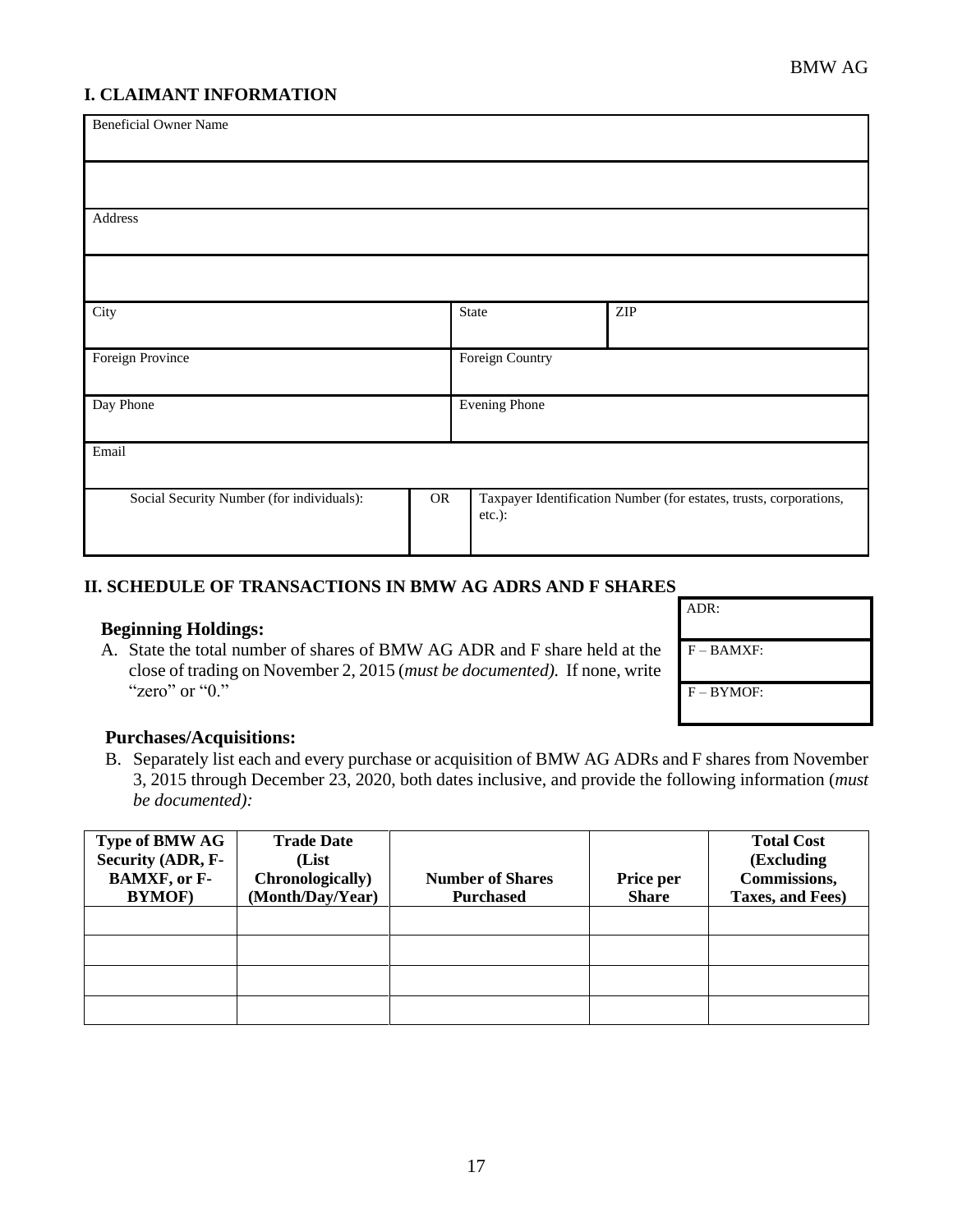ADR:

F – BAMXF:

F – BYMOF:

### **Sales:**

C. Separately list each and every sale of BMW AG ADRs and F shares from November 3, 2015 through December 23, 2020, both dates inclusive, and provide the following information (*must be documented*):

| <b>Type of BMW AG</b><br>Security (ADR, F-<br><b>BAMXF, or F-</b><br><b>BYMOF</b> ) | <b>Trade Date</b><br>(List Chronologically)<br>(Month/Day/Year) | <b>Number of Shares Sold</b> | Price per<br><b>Share</b> | <b>Amount Received</b><br>(Excluding<br>Commissions,<br>Taxes, and Fees) |
|-------------------------------------------------------------------------------------|-----------------------------------------------------------------|------------------------------|---------------------------|--------------------------------------------------------------------------|
|                                                                                     |                                                                 |                              |                           |                                                                          |
|                                                                                     |                                                                 |                              |                           |                                                                          |
|                                                                                     |                                                                 |                              |                           |                                                                          |
|                                                                                     |                                                                 |                              |                           |                                                                          |

### **Ending Holdings:**

**If additional space is needed, attach separate, numbered sheets, giving all required information, substantially in the same format, and print your name and Social Security or Taxpayer Identification number at the top of each sheet.**

#### **III. SUBSTITUTE FORM W-9**

Request for Taxpayer Identification Number:

Enter taxpayer identification number below for the Beneficial Owner(s). For most individuals, this is your Social Security Number. The Internal Revenue Service ("I.R.S.") requires such taxpayer identification number. If you fail to provide this information, your claim may be rejected.

| Social Security Number (for<br>individuals) | <sub>or</sub> | <b>Taxpayer Identification Number</b><br>(for estates, trusts, corporations, etc.) |
|---------------------------------------------|---------------|------------------------------------------------------------------------------------|
|                                             |               |                                                                                    |

### **IV. CERTIFICATION**

I (We) submit this Proof of Claim and Release Form under the terms of the Settlement Stipulation described in the Notice. I (We) also submit to the jurisdiction of the United States District Court for the District of New Jersey with respect to my (our) claim as a Settlement Class Member(s) and for purposes of enforcing the release and covenant not to sue set forth herein. I (We) further acknowledge that I am (we are) bound by and subject to the terms of any judgment that may be entered in this Action. I (We) have not submitted any other claim covering the same purchases or sales of BMW AG ADRs and F shares during the Class Period and know of no other Person having done so on my (our) behalf.

I (We) certify that I am (we are) NOT subject to backup withholding under the provisions of Section  $3406$  (a)(1)(c) of the Internal Revenue Code because: (a) I am (We are) exempt from backup withholding; or (b) I (We) have not been notified by the I.R.S. that I am (we are) subject to backup withholding as a result of a failure to report all interest or dividends; or (c) the I.R.S. has notified me (us) that I am (we are) no longersubject to backup withholding.

D. State the total number of shares of BMW AG ADRs and F shares held at the close of trading on December 23, 2020 (*must be documented).*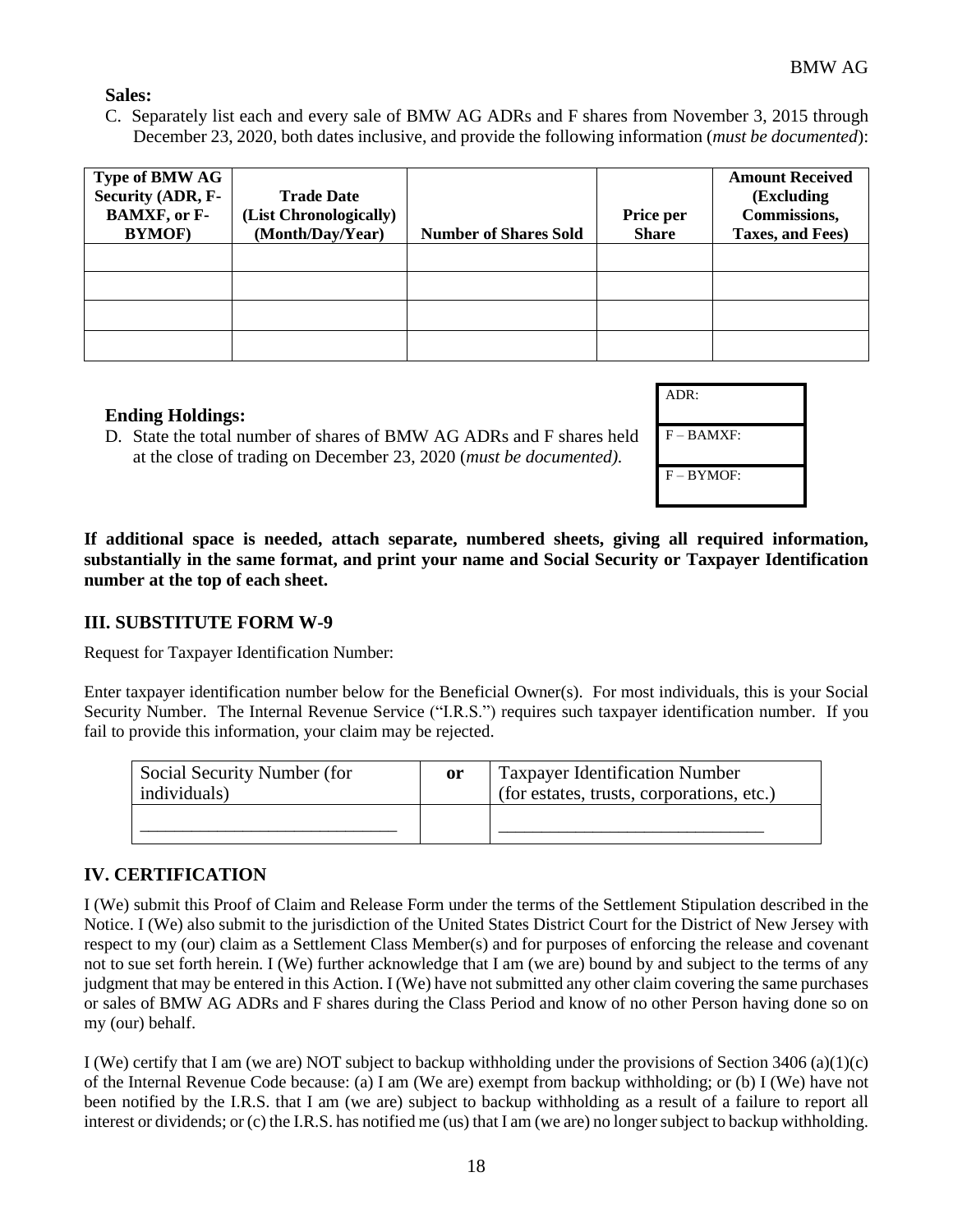NOTE: If you have been notified by the I.R.S. that you are subject to backup withholding, please strike out the language that you are not subject to backup withholding in the certification above.

UNDER THE PENALTIES OF PERJURY UNDER THE LAWS OF THE UNITED STATES, I (WE) CERTIFY THAT ALL OF THE INFORMATION I (WE) PROVIDED ON THIS PROOF OF CLAIM AND RELEASE FORM IS TRUE, CORRECT AND COMPLETE.

> Signature of Claimant (If this claim is being made on behalf of Joint Claimants, then each must sign):

\_\_\_\_\_\_\_\_\_\_\_\_\_\_\_\_\_\_\_\_\_\_\_\_\_\_\_\_\_\_\_\_\_\_\_\_\_\_\_\_

\_\_\_\_\_\_\_\_\_\_\_\_\_\_\_\_\_\_\_\_\_\_\_\_\_\_\_\_\_\_\_\_\_\_\_\_\_\_\_\_

(Signature)

(Signature)

(Capacity of person(s) signing, e.g. beneficial purchaser(s), executor, administrator, trustee, etc.)

\_\_\_\_\_\_\_\_\_\_\_\_\_\_\_\_\_\_\_\_\_\_\_\_\_\_\_\_\_\_\_\_\_\_\_\_\_\_\_\_

 $\Box$  Check here if proof of authority to file is enclosed. (See Item 2 under Claimant's Statement)

Date:

#### **THIS PROOF OF CLAIM AND RELEASE FORM MUST BE POSTMARKED NO LATER THAN AUGUST 25, 2022 AND MUST BE MAILED TO:**

BMW AG Securities Litigation c/o Strategic Claims Services 600 N. Jackson St., Ste. 205 P.O. Box 230 Media, PA 19063 Fax: (610) 565-7985 info@strategicclaims.net

A Proof of Claim and Release Form received by the Claims Administrator shall be deemed to have been submitted when posted, if mailed by August 25, 2022 and if a postmark is indicated on the envelope and it is mailed first class and addressed in accordance with the above instructions. In all other cases, a Proof of Claim and Release Form shall be deemed to have been submitted when actually received by the Claims Administrator.

You should be aware that it will take a significant amount of time to process fully all of the Proof of Claim and Release Forms and to administer the Settlement. This work will be completed as promptly as time permits, given the need to investigate and tabulate each Proof of Claim and Release Form. Please notify the Claims Administrator of any change of address.